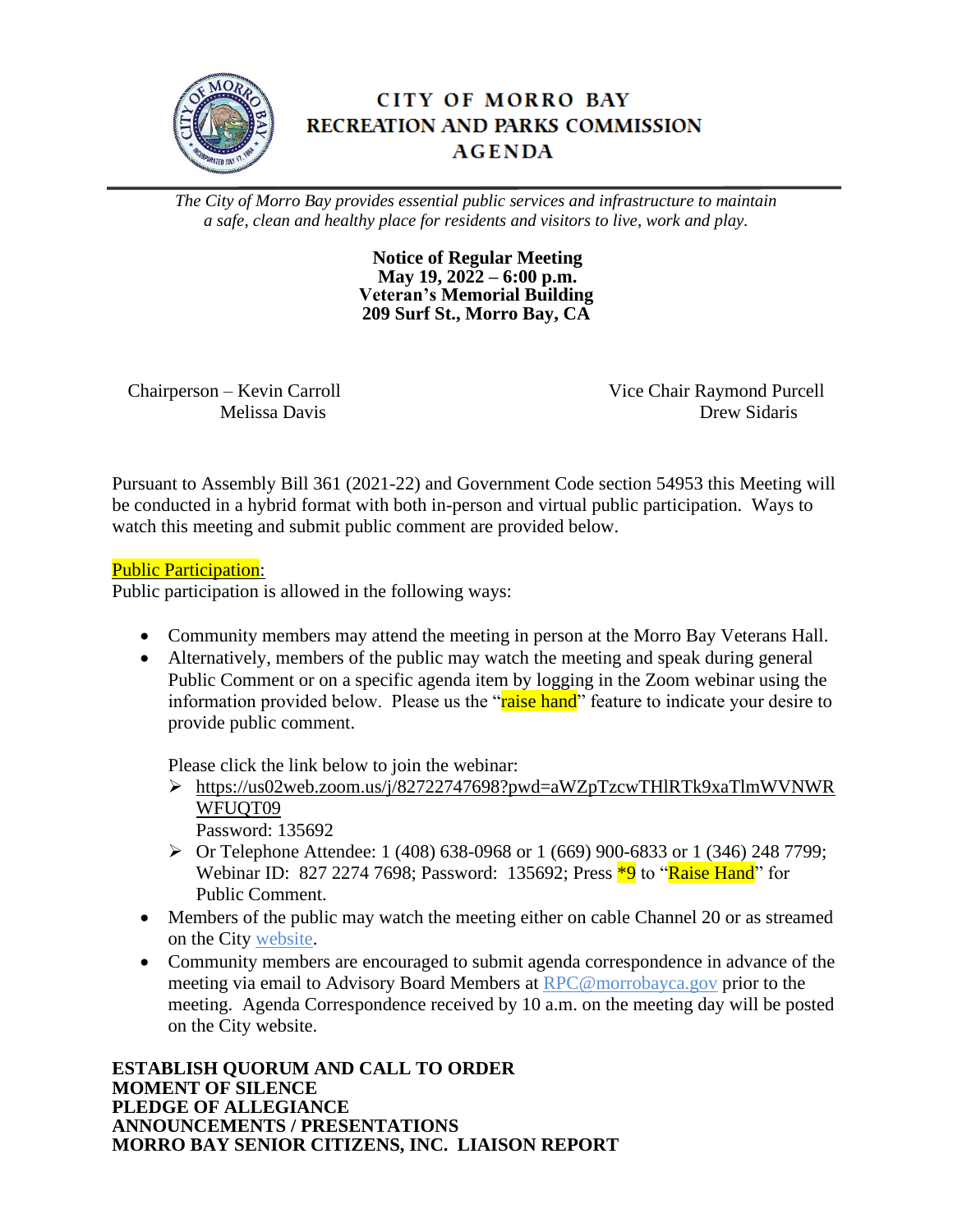### **PUBLIC COMMENT**

Members of the audience wishing to address the Board on business matters not on the agenda may do so at this time. For those desiring to speak on items on the agenda, but unable to stay for the item, may also address the Board at this time.

### **A. CONSENT CALENDAR**

- **A-1 Approval of Minutes from Recreation and Parks Commission meeting, March 17, 2022 Staff Recommendation: Approve as submitted.**
- **A-2 Recreation Services Division Status Report Staff Recommendation: Receive and file.**
- **A-3 Recreation Services Division Participation Reports – March 2022 – April 2022 Staff Recommendation: Receive and file.**

**Facilities, Parks and Open Space Hourly Use Recreation Classes and Affiliated Clubs Aquatic Programs Sports Seniors Youth Services** 

### **B. PUBLIC HEARINGS – None**

### **C. BUSINESS ITEMS**

- **C-1 Staff Report – 3 rd Quarter Update Community Foundation of Estero Bay Staff Recommendation: Receive and file**
- **C-2 Staff Report – Park Projects Staff Recommendation: Receive and file**
- **C-3 Staff Report – Holiday Hangouts: All Sports Edition 2022 Staff Recommendation: Receive and file**
- **C-4 Staff Report – Kids' Night Out April 2022 Staff Recommendation: Receive and file**
- **C-5 Staff Report – Youth Basketball Staff Recommendation: Receive and file**

### **D. FUTURE AGENDA ITEMS**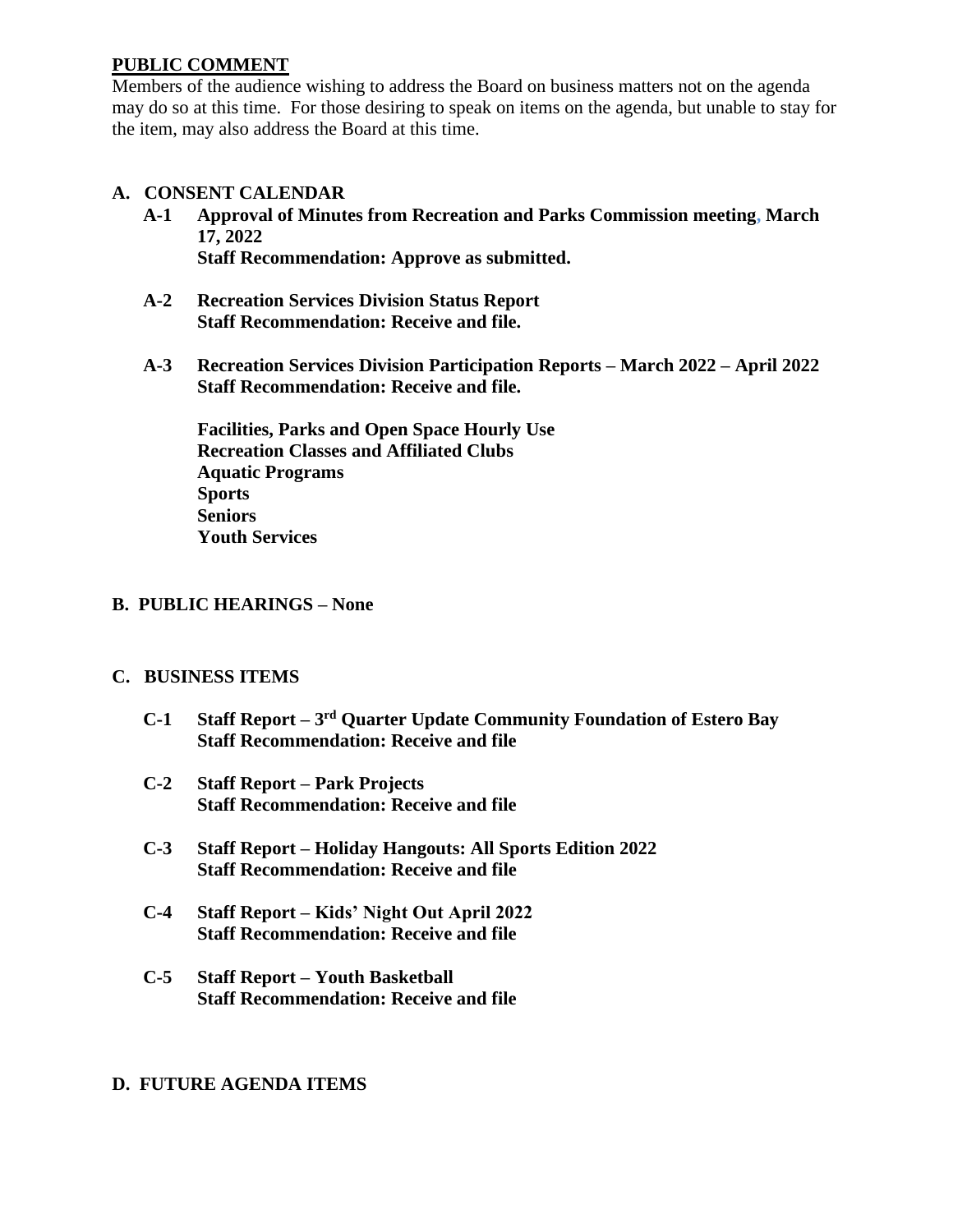### **E. ADJOURNMENT**

Adjourn to the next regular Recreation and Parks Commission meeting at 6 p.m. **Thursday, July 21, 2022**, held at the Veteran's Memorial Building; 209 Surf St., Morro Bay CA, 93442.

This agenda is subject to amendment up to 72 hours prior to the date and time set for the meeting. Please refer to the agenda posted at the Morro Bay Community Center, 1001 Kennedy Way, for any revisions, or call Recreation Services at 805-772-6278 for further information.

Materials related to an item on this agenda submitted to the commission after distribution of the agenda packet are available for public inspection upon request by calling the Recreation Services at 805-772-6278.

In compliance with the Americans with disabilities act, if you need special assistance to participate in a city meeting, please contact the Recreation Services at least 24 hours prior to the meeting to ensure reasonable arrangements can be made to provide accessibility to the meeting.

This agenda is available for copying at the Morro Bay Public Library.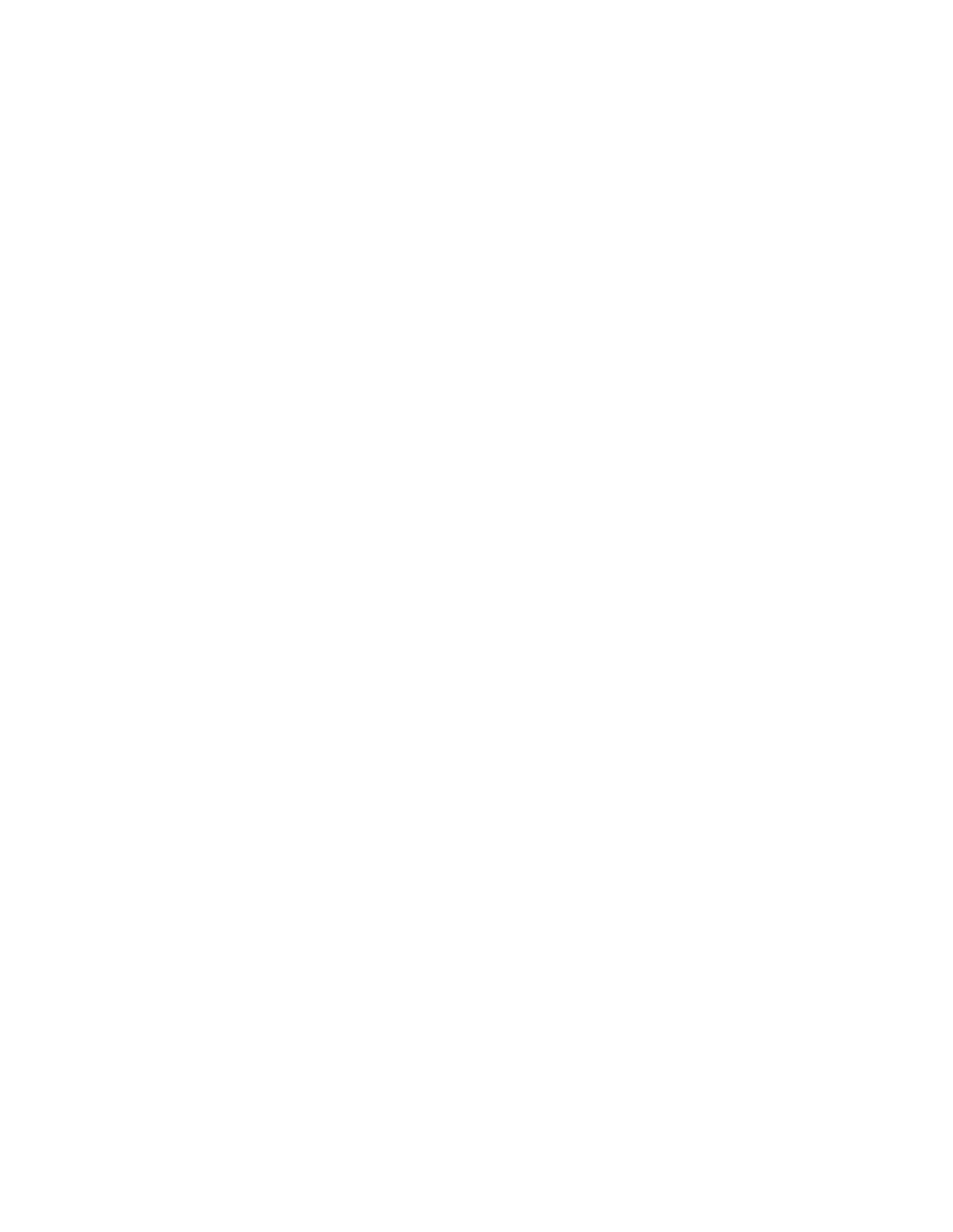### **AGENDA NO: A-1**

### **MEETING DATE: March 17, 2022**

MINUTES – MORRO BAY RECREATION AND PARKS COMMISSION REGULAR MEETING – March 17, 2022 TELECONFERENCE – 6:00 p.m.

City of Morro Bay Recreation and Parks Commission conducted this meeting in accordance with Assembly Bill 361 (2021-22) and Government Code section 54953 in response to the present State of Emergency in existence due to the threat of COVID-19. This meeting was held via teleconference for all participants.

| <b>MEMBERS PRESENT:</b> | Kevin Carroll<br>Drew Sidaris<br>Ray Purcell                            | Chair<br>Commissioner<br>Commissioner                                                                                           |
|-------------------------|-------------------------------------------------------------------------|---------------------------------------------------------------------------------------------------------------------------------|
| <b>ABSENT:</b>          | Melisa Davis                                                            | Commissioner                                                                                                                    |
| <b>STAFF PRESENT:</b>   | Kirk Carmichael<br>Angelica Gallardo<br>Ken Zink<br><b>Charlee Lowe</b> | <b>Recreation Service Manager</b><br><b>Youth Services Coordinator</b><br><b>Sports Supervisor</b><br>Administrative Technician |

ESTABLISH QUORUM AND CALL TO ORDER <https://bit.ly/3rXcsEw> Chair Kevin Carroll called the meeting to order at 6:04 p.m.

MOMENT OF SILENCE

PLEDGE OF ALLIGIANCE

COMMISSIONERS ANNOUNCEMENTS <https://bit.ly/3vVT1wT>

STAFF ANNOUNCEMENTS <https://bit.ly/3MJ0AOz>

MORRO BAY SENIOR CITIZEN, INC. LIAISON REPORT <https://bit.ly/3MD6joW> None

PUBLIC COMMENT <https://bit.ly/3vtTZ4C> The public comment period for the Consent Agenda was opened.

None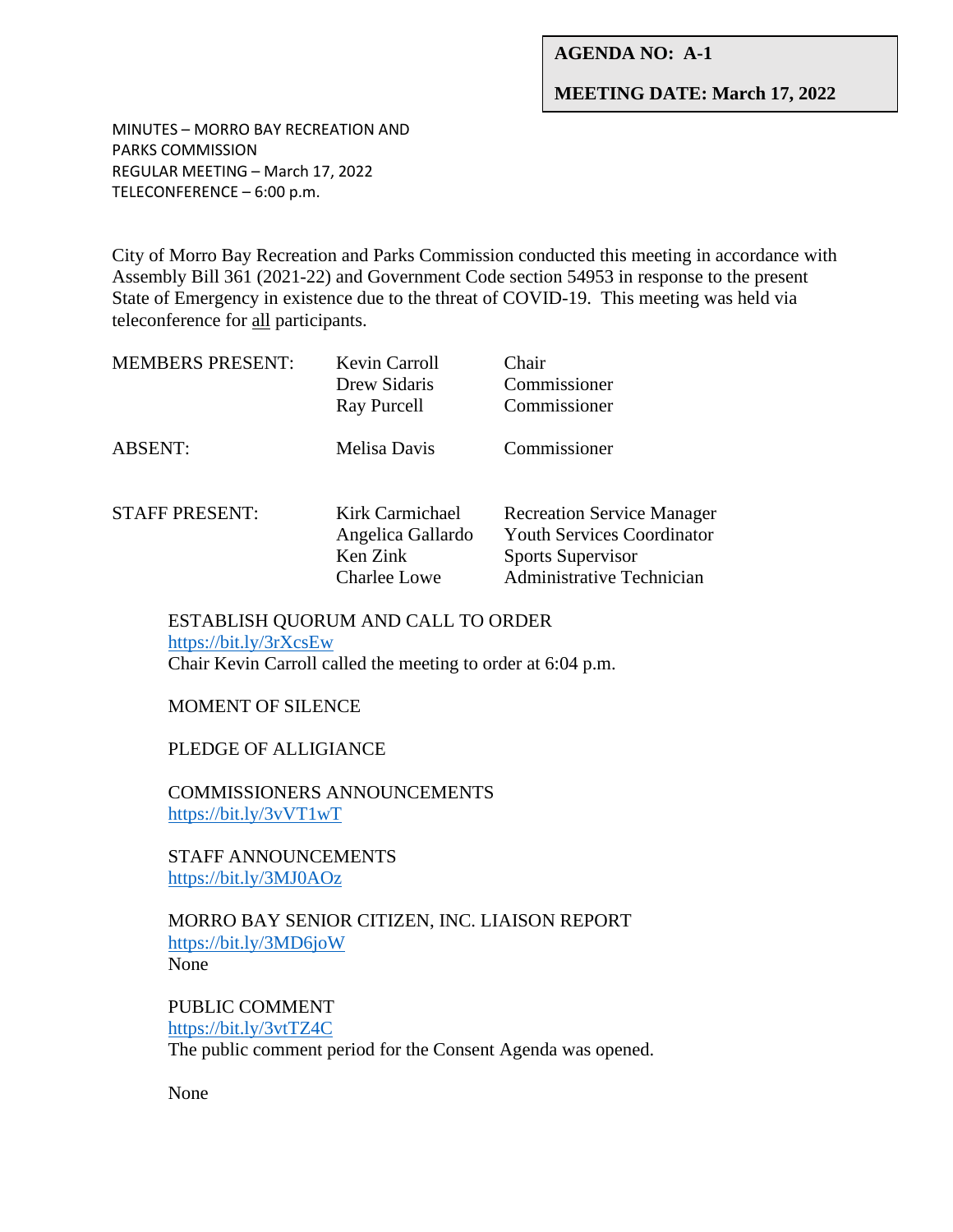The Public Comment period was closed.

- A. CONSENT CALENDAR <https://bit.ly/3kqR5re>
- A-1 APPROVAL OF MINUTES FROM RECREATION AND PARKS COMMISSION MEETING, JANURARY 20, 2022

### A-2 RECREATION SERVICES DIVISION STATUS REPORT

### A-3 RECREATION SERVICES DIVISION PARTICIPATION REPORTS – JANUARY 2022 - FEBRUARY 2022

Motion: Commissioner Ray Purcell moved to receive and file Consent Item A-1 - A-3, Commissioner Drew Sidaris seconded the motion. Motion passed unanimously 3-0-1. <https://bit.ly/3EYpreq>

- B. PUBLIC HEARINGS <https://bit.ly/3MGicua> No public hearings.
- C. BUSINESS ITEMS <https://bit.ly/3MGicua>
- C-1 ELECTION OF CHAIR AND VICE CHAIR 2022 <https://bit.ly/3MGicua>

MOTION: Chair Kevin Carrol recommended that he stay on as Chair. Commissioner Sidaris seconded the recommendation. The motion was passed unanimously 3-0-1. <https://bit.ly/3KvWNCG>

MOTION: Commissioner Drew Sidaris moved to nomination Commissioner Ray Purcell as Vice Chair. Chair Carrol seconded the motion. The motion was passed unanimously, 3-0-1

<https://bit.ly/3OJvrwb>

### C-2 ELECTION OF MORRO BAY SENIORS, INC. REPRESENTATIVE FOR 2022 <https://bit.ly/37MGNyZ>

MOTION: Chair Carrol nominated Commissioner Melissa Davis as Morro Bay Senior Citizens, Inc. Representative. Commissioner Drew Sidaris seconded the nomination. The nomination passed unanimously, 3-0-1.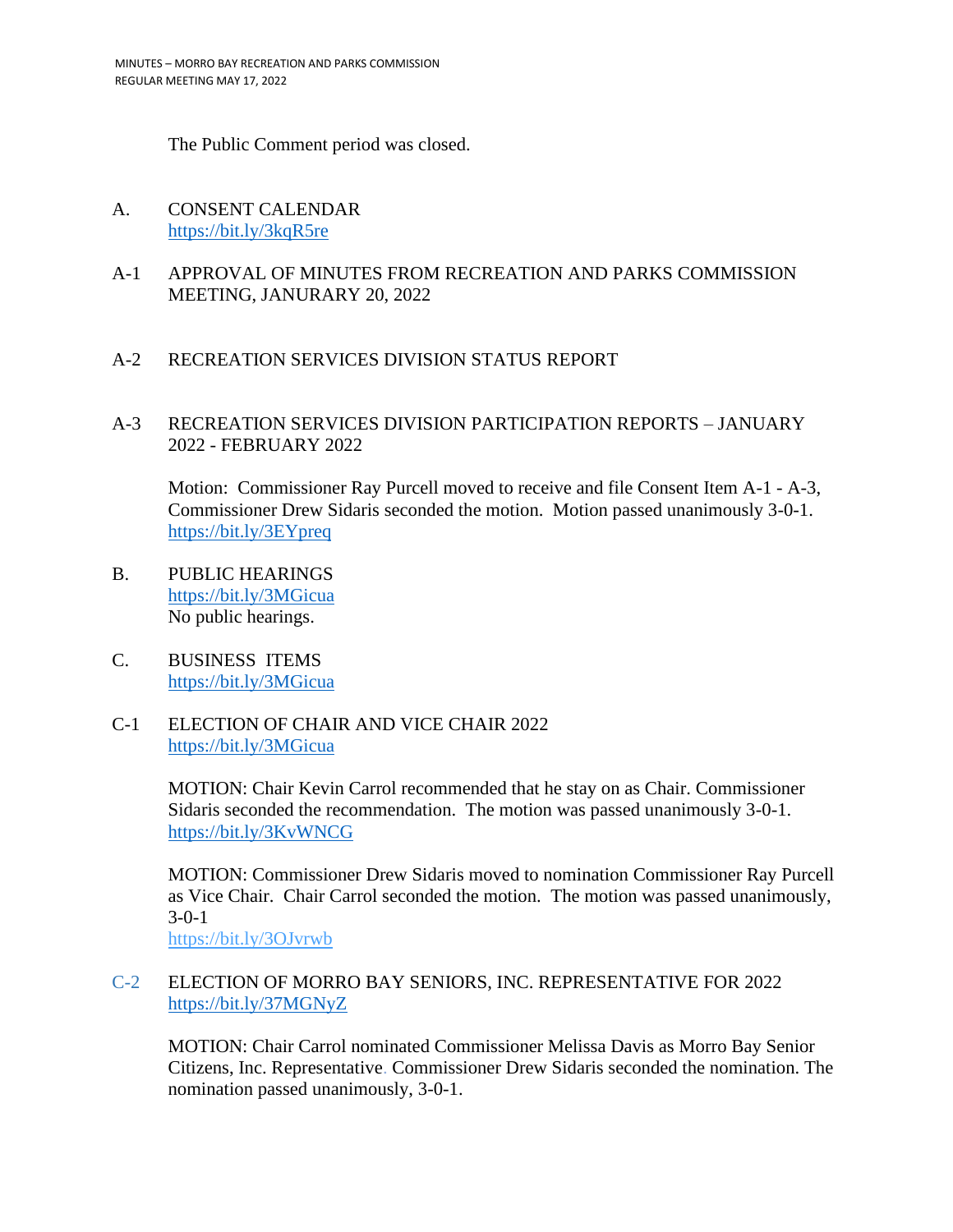### <https://bit.ly/3vtRT4F>

### C-3 STAFF REPORT –PROP 68 PER CAPITA <https://bit.ly/3LwO2tk>

Recreation Services Manager Kirk Carmichael presented a verbal update on Prop 68 per Capita and answered questions from the Commission. Mr. Carmichael suggested that this standing item and the Bocce Ball item, be merged into Park Projects in General Staff Report The Commission discussed and provided feedback.

MOTION: Commissioner Drew Sidaris moved to receive and file Business Item C-3 Vice Chair Ray Purcell seconded the motion. The motion was passed unanimously, 3-0- 1.

<https://bit.ly/3kw0FJ2>

### C-4 STAFF REPORT –BOCCE BALL

### <https://bit.ly/3KpcRG5>

Recreation Services Manager Kirk Carmichael gave a verbal update on Bocce Ball and answered questions from the Commission. The Commission discussed and provided feedback.

MOTION: Commissioner Drew Sidaris moved to receive and file Business Item C-4 Vice Chair Ray Purcell seconded the motion. The motion was passed unanimously, 3-0- 1.

<https://bit.ly/3vQUaGd>

### C-5 STAFF REPORT –AQUATICS ACTIVITIES <https://bit.ly/3MFHOaJ>

Recreation Services Manager Kirk Carmichael gave a verbal update on Aquatics Activities and answered questions from the Commission. Mr. Carmichael suggested that this standing item be removed from future agendas. The Commission discussed and provided feedback.

MOTION: Commissioner Drew Sidaris moved to receive and file Business Item C-5, including removing the report from future agendas. Vice Chair Purcell seconded the motion. The motion was passed unanimously, 3-0-1. <https://bit.ly/3rXAwqQ>

### C-6 STAFF REPORT –HOLIDAY HANGOUTS – FALL 2021/ WINTER 21-22 <https://bit.ly/3LuGMOp>

Youth Services Coordinator Angelica Gallardo presented the Staff Report on Holiday Hangouts Fall 2021/Winter 21-22 and answered questions from the Commission. The Commission discussed and provided feedback.

MOTION: Vice Chair Ray Purcell moved to receive and file Business Item C-6 Commissioner Sidaris seconded the motion. The motion was passed unanimously, 3-0-1. <https://bit.ly/37RYCwo>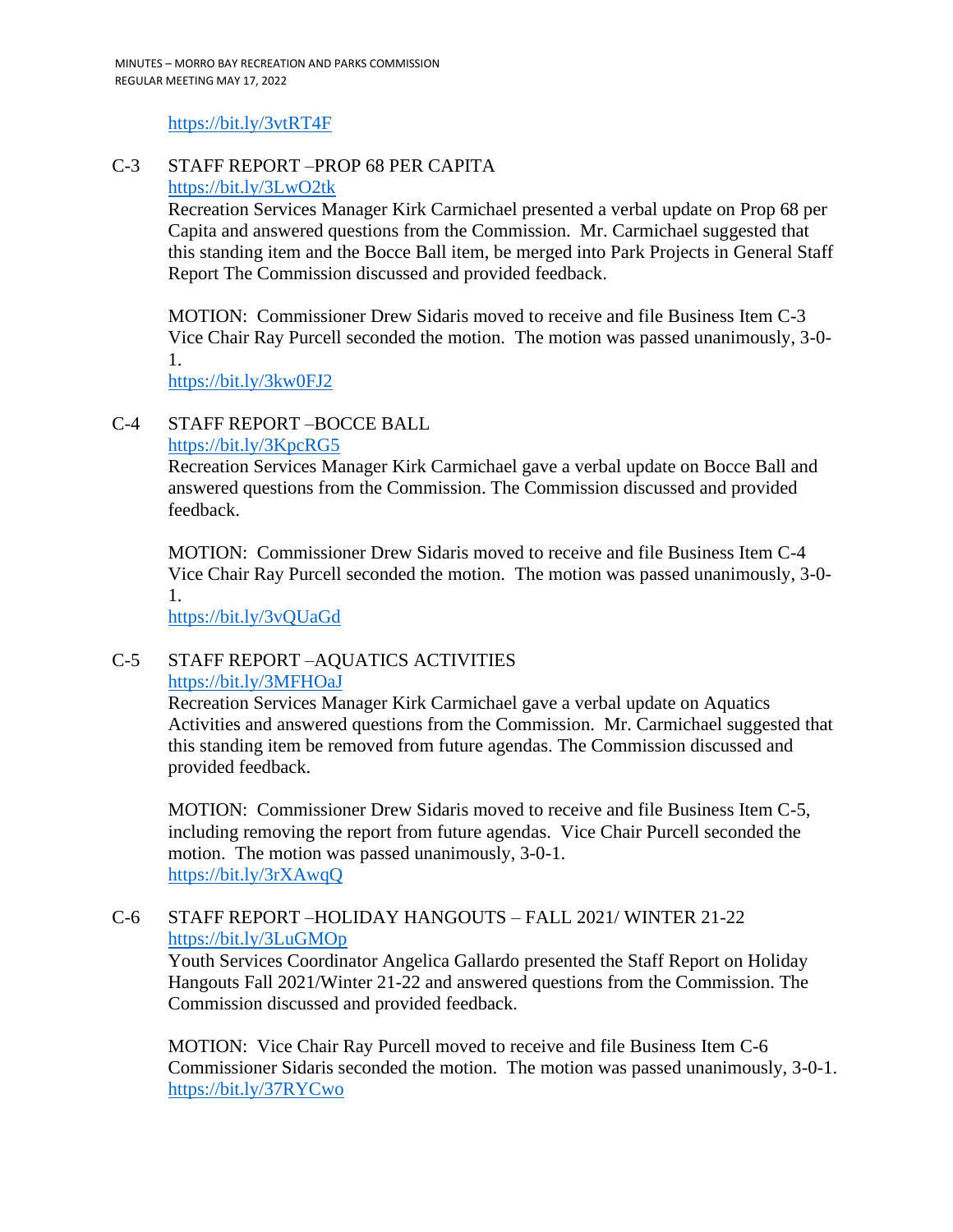C-7 STAFF REPORT –HOLIDAY TREE LIGHTING <https://bit.ly/3LLDfvD>

> Youth Services Coordinator Angelica Gallardo presented the Staff Report on Holiday Tree Lighting 2021 and answered questions from the Commission. The Commission discussed and provided feedback.

> MOTION: Commissioner Sidaris moved to receive and file Business Item C-7 Vice Chair Ray Purcell seconded the motion. The motion was passed unanimously, 3-0-1. <https://bit.ly/3w0avsm>

C-8 STAFF REPORT –BREAKFAST WITH SANTA <https://bit.ly/3kslMvT>

> Youth Services Coordinator Angelica Gallardo presented the Staff Report on Breakfast with Santa and answered questions from the Commission. The Commission discussed and provided feedback.

MOTION: Vice Chair Ray Purcell moved to receive and file Business Item C-7 Commissioner Sidaris seconded the motion. The motion was passed unanimously, 3-0-1. <https://bit.ly/3FgpeUc>

C-9 STAFF REPORT –PARENT'S NIGHT OUT 2022 <https://bit.ly/38JGCEH>

> Youth Services Coordinator Angelica Gallardo presented the Staff Report on Parent's Night Out 2022 and answered questions from the Commission. The Commission discussed and provided feedback.

MOTION: Commissioner Drew Sidaris moved to receive and file Business Item C-3 Commissioner Ray Purcell seconded the motion. The motion was passed unanimously, 3-0-1.

<https://bit.ly/3stRJsr>

# C-10 STAFF REPORT –SOCCER 2021

### <https://bit.ly/3y6meIr>

Recreation Services Sports Supervisor Ken Zink presented the Staff Report on Soccer 2021 and answered questions from the Commission. The Commission discussed and provided feedback.

MOTION: Commissioner Drew Sidaris moved to receive and file Business Item C-3 Commissioner Ray Purcell seconded the motion. The motion was passed unanimously,  $3-0-1$ .

<https://bit.ly/3MLdf3r>

### C-11 STAFF REPORT –AQUATICS JULY-OCTOBER 2021 <https://bit.ly/3yaEHn8>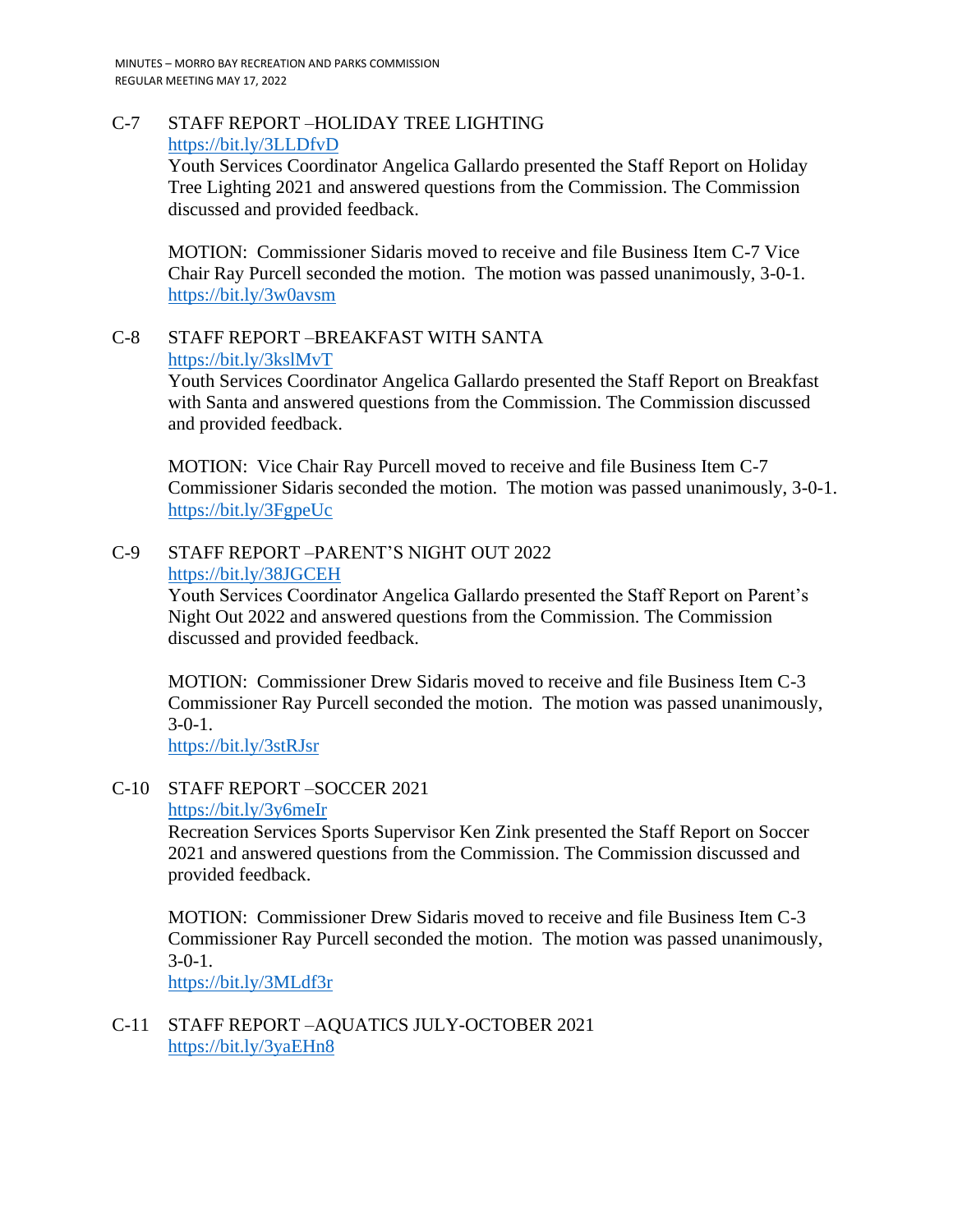Recreation Services Manager Kirk Carmichael presented the Staff Report on Aquatics July - October 2022 and answered questions from the Commission. The Commission discussed and provided feedback.

MOTION: Vice Chair Ray Purcell moved to receive and file Business Item C-11 Commissioner Sidaris seconded the motion. The motion was passed unanimously, 3-0-1. <https://bit.ly/378hOFT>

D. FUTURE AGENDA ITEMS <https://bit.ly/39yJxQX>

None

### E. ADJOURNMENT

<https://bit.ly/3LC9cWN>

Meeting adjourned at 7:22 p.m. The next regularly scheduled Recreation and Parks Commission meeting will be May 19**,** 2022, at the Veteran's Memorial Building, 209 Surf St, Morro Bay, CA 93442.

Recorded by:

Charlee Lowe Administrative Technician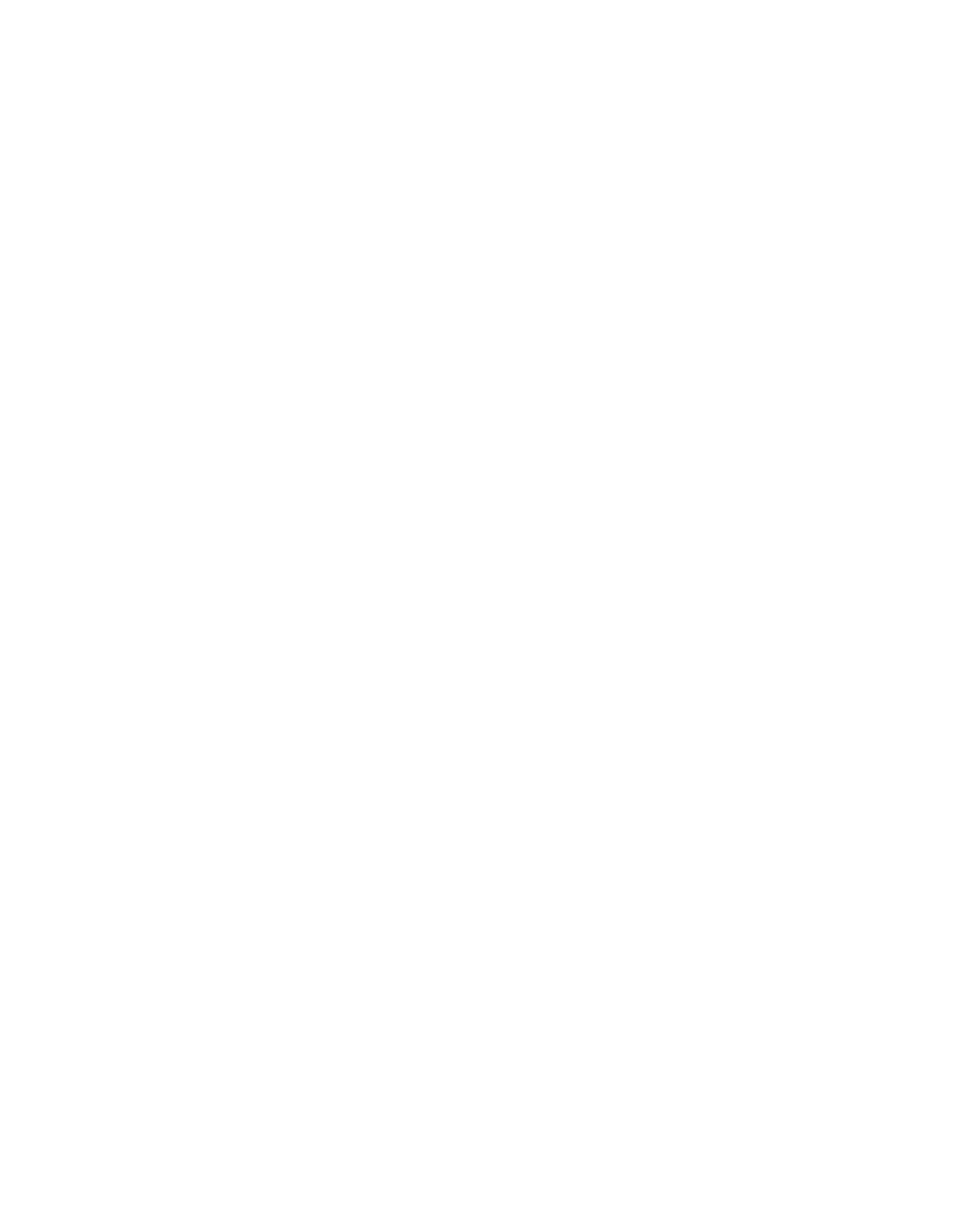

**AGENDA NO: A-1**

**MEETING DATE: May 19, 2022**

# **STATUS REPORT**

**TO: Recreation and Parks Commission DATE: May 2, 2022**

**FROM: Recreation Services Division Staff**

**SUBJECT: Recreation Services Division Status Report**

# **RECOMMENDATION:**

Staff recommends Commission review the Status Report and accept it for file.

# **SUMMARY:**

The following is a brief review of the status of current Recreation Division projects and programs.

# **Administration**

Morro Bay Community Center and Parks are open and ready for reservations! Our parks and facilities are now bustling with classes, activities, and other reservations such as birthday parties, celebrations, and the like. We are now hosting in-person City Council and Advisory Board meetings at the Vet's Memorial Building.

Kite Festival blew into town April  $30<sup>th</sup>$  and May 1<sup>st</sup>. They had candy drops and kites for the Kiddos. The Community Center was the hub for the delicious Albacore Enchilada Fundraiser hosted by the Women for Fisheries. Cruisin' Car Show was back for 2022! We are very excited to have a Spring full of life, building community through our events.

Arbor Day at Lila Keiser Park, Sunday, May 1<sup>st</sup> was a success! The community, City Staff, and City Council members were on site helping to plant 4 trees.

We also celebrated the first ever MBHS Football team who made it to the CIF State Final Championship game! Although the team didn't win the final game, they were the southern California Division Champions! The City, along with MBHS, celebrated this success with a parade Sunday, May 1<sup>st</sup>, that started at Coleman Park at 11 AM. The parade worked its way through the Embarcadero and up MB Blvd. ending at City Park for a few words by Mayor Headding and MBHS Administration and ended with a championship ring presentation.

### **City Website/Recreation Pages/Facebook/Instagram**

Staff continues to add content and update web pages as needed, including calendar items such as program sign-up dates. The department uses the City's Facebook and Instagram pages to announce program registration, upcoming events, and other important and interesting information as it arises.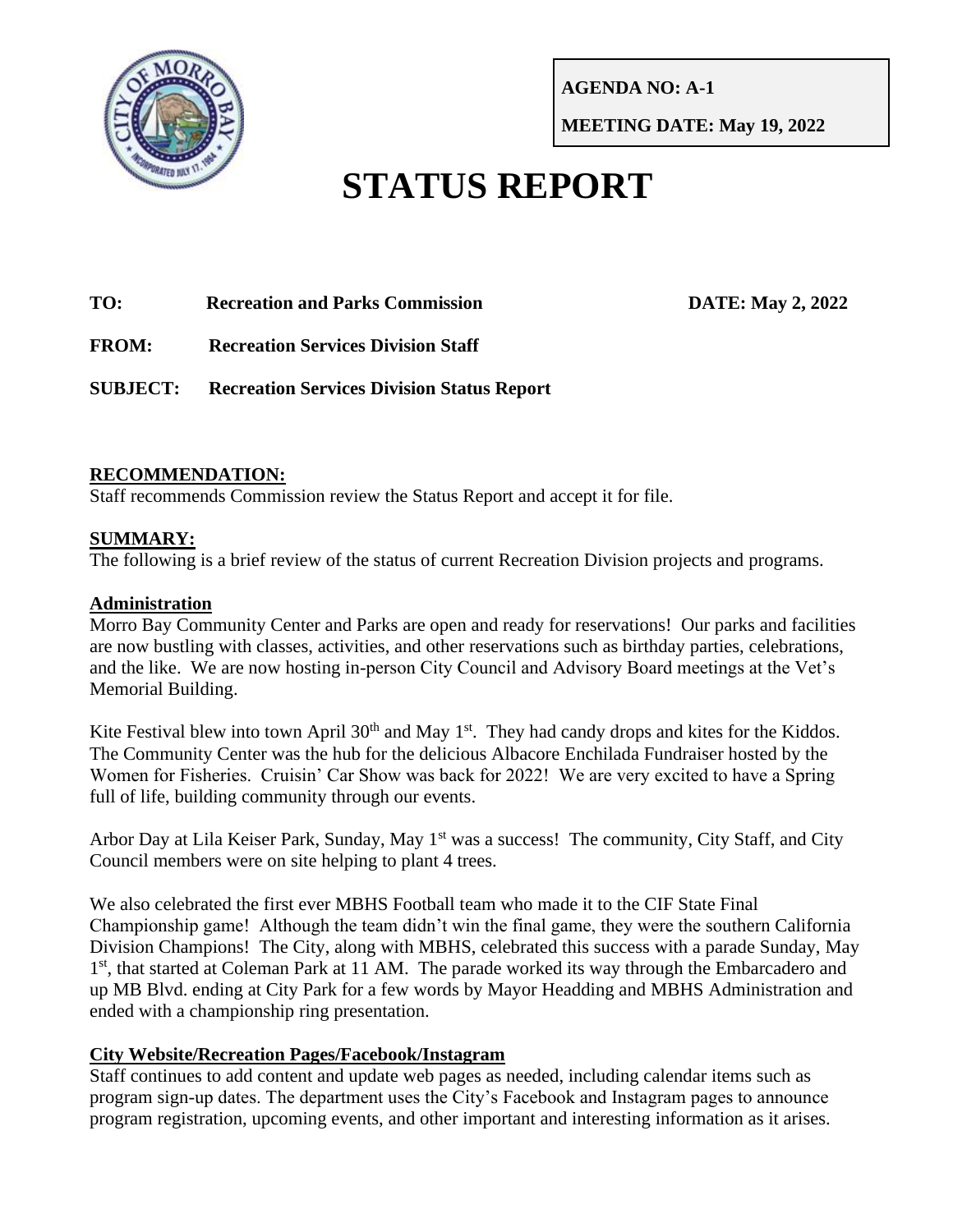## **Community Activity Guide**

Staff is currently working on an electronic activity guide that will feature all our classes, youth activities, aquatics, senior activities, and sports.

## **Park Development**

Our Bocce Ball project is now back this spring with renewed effort. New staff in our Public Works office has worked with a consultant on a new design which eliminates the greenhouse (decision by MB in Bloom) along with simplifying the courts for cost savings.

Rec staff met with other City staff to resurrect the grant application offered by the State of California Department of Parks and Recreation. Discussion took place, community meetings held, and new tasks assigned. An updated application for the Per Capita grant was submitted to the State for funds to replace the restroom at Coleman Park. Another grant opportunity, Rural Recreation and Tourism, was recently submitted to State Parks seeking funds for greater development of the Coleman Park area.

# **Facility Improvements**

The MBCC is seeing some interior changes. Our building dedication plaque has been removed and will be relocated to the exterior of the building. This move will allow for an interactive monitor to be placed in the foyer to be used to advertise events, activities, and programs. This monitor is part of the City's Community Grant money received by the Morro Bay Senior Center, Inc. Our flyer rack was also removed to place the Dowdle puzzle in the lobby of the Community Center. Additionally, we are in discussions with our Public Works office regarding funding for much needed improvements to the Community Center. The walls in the Auditorium East have finally been repaired with new cork added to the walls.

### **Aquatics Programs**

The Morro Bay Aquatic Center is in full swing ramping up for spring and summer! Lessons have been a big hit and are in high demand. Our spring JG Bootcamp (Formally known as Pre - Season Junior Lifeguard Pool Program) is back in action.

Lap Swim schedule will remain the same and has seen an increase in participants. Our Aqua Aerobics program has added an early morning deep water class which is a big hit on Wednesday mornings 7:15am - 8am. We are excited to announce that we will be offering mid-day master's swim Fridays from 12:30 -1:30pm, in addition to our current master's swim schedule of Monday and Wednesday 6:30am - 7:30am. Lap Swim and Aqua Aerobics Schedules will remain the same, which are a big hit and in high demand as a safe workout.

# **Estero Bay Youth Soccer**

Due to the success of 2021 Estero Bay Youth Soccer, we are planning on hosting a 2022 season this winter.

# **Estero Bay Flag Football**

Our sports staff is working hard to create a flag football season for the upcoming summer season. Divisions will be based off of grade level, starting at 1<sup>st</sup> grade and going all the way up to 8<sup>th</sup> grade. We have partnered with NFL Flag, an organization dedicated to giving all boys and girls a chance to learn and play-and have a blast while doing it. We look forward to bringing this opportunity to our community!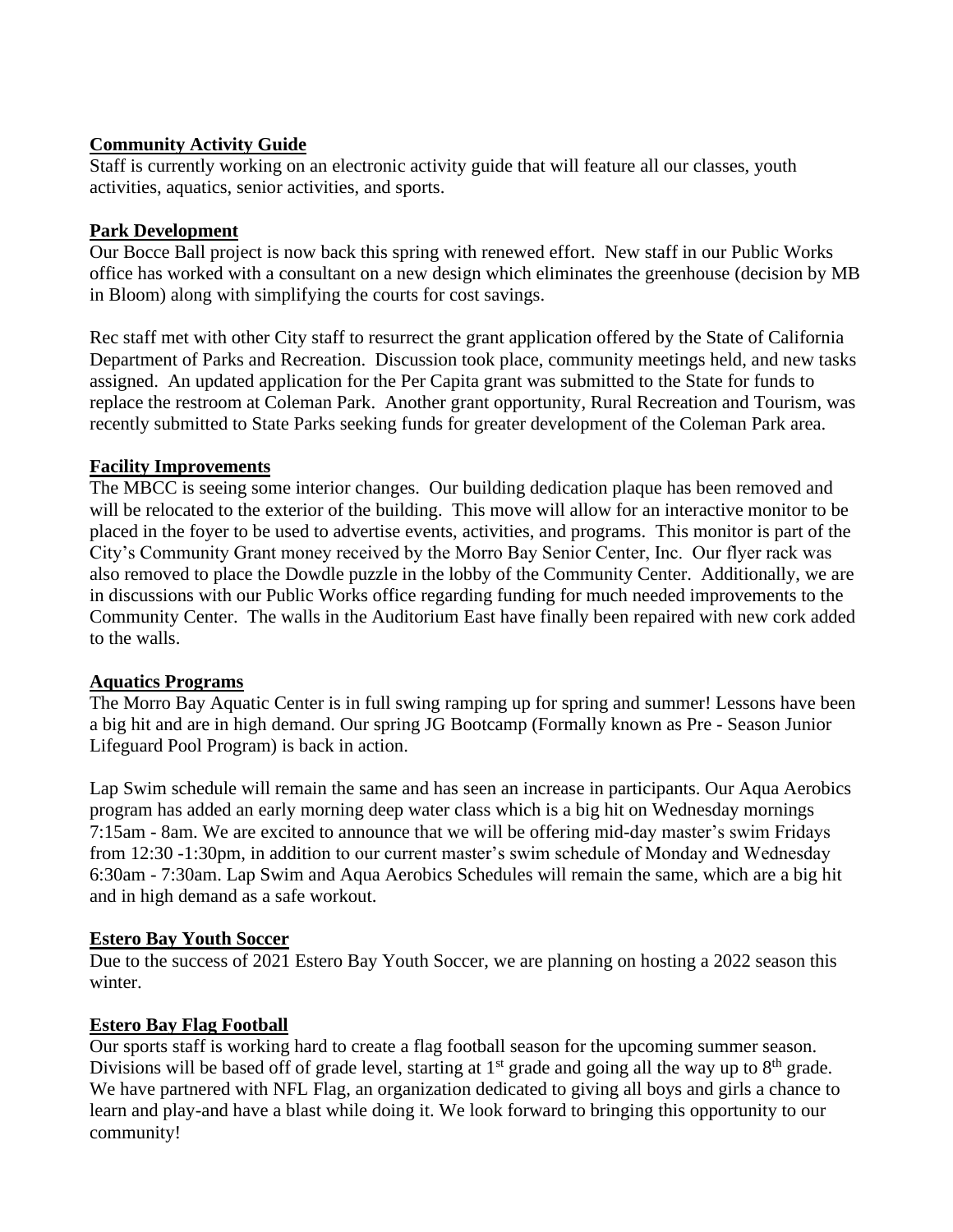### **Estero Bay Girls Softball**

Estero Bay Youth Softball is in full swing for the spring season! Our girls teams have been having a blast learning and developing new skills out on the field! Currently, we are planning our end of season tournament to give our players a competitive atmosphere to play the game. We are excited for the opportunity to show surrounding cities what Estero Bay has to offer! Our Under-10 teams are also preparing for the all-star season, an amazing chance for them to play a higher level of opponents and test their talent. We are incredibly grateful to all of our coaches and volunteers who have made this season possible.

# **Adult Softball**

Our 2022 Adult Softball season is going strong with 5 co-ed teams swinging away on Monday nights! This is our first adult sports season in a while and we're excited about this opportunity for the adults in the community to get active. Currently Bats & Mitts is crushing the competition with 48 runs scored in just two weeks!

# **Morro Bay Junior Lifeguards**

As we move closer to summer 2022, we hired two Coordinators to lead our young staff and participants in another outstanding summer season. With the program selling out in usual record time, we are working on supplies and equipment ordering along with program content.

### **Brian Waterbury Memorial Rock to Pier Run**

Morro Bay Recreation is excited to announce the in-person return of the Brian Waterbury Rock to Pier Fun Run. After hosting this event virtually, the past two years, the community has already shown excitement to get back on the beach! This event brings in about 1000 participants each year and is a great opportunity to promote tourism within the Central Coast, especially right here in Morro Bay.

Starting on the morning of July  $16<sup>th</sup>$ , runners will take off from the rock and run all the way to Cayucos pier where a shuttle will take them back to the rock. After the run, participants will get the opportunity to partake in our post-race festivities, including live music, breakfast from the Kiwanis and booths featuring our local businesses. We're looking forward to making this event the best one yet!

### **Morro Bay Seniors**

April was an active month that saw the return of the new and improved Bingo Night. Returning back into action and now operating out of the Community Center, the first night was a great success! This month we continued our health series with presentations given on Caretaking for Alzheimers and a class on Silent Meditation.

The first of our new upgrades was installed this week as the Senior Lounge was outfitted with a new smart television, DVD player and a sound system. The sound system now has front and rear speakers which will provide ample sound no matter where you are sitting in the room. A real boost for some or our hearing-impaired participants!

May brought about the second time we celebrated the annual running of the roses – the Kentucky Derby party! Another successful event brought to you by MB Recreation Services and the Morro Bay Senior Citizens, Inc.

# **Kids Club Children's Center/Kids' Camp**

Kids' Club has one more month of this school year and although we are sad to see it end, we are very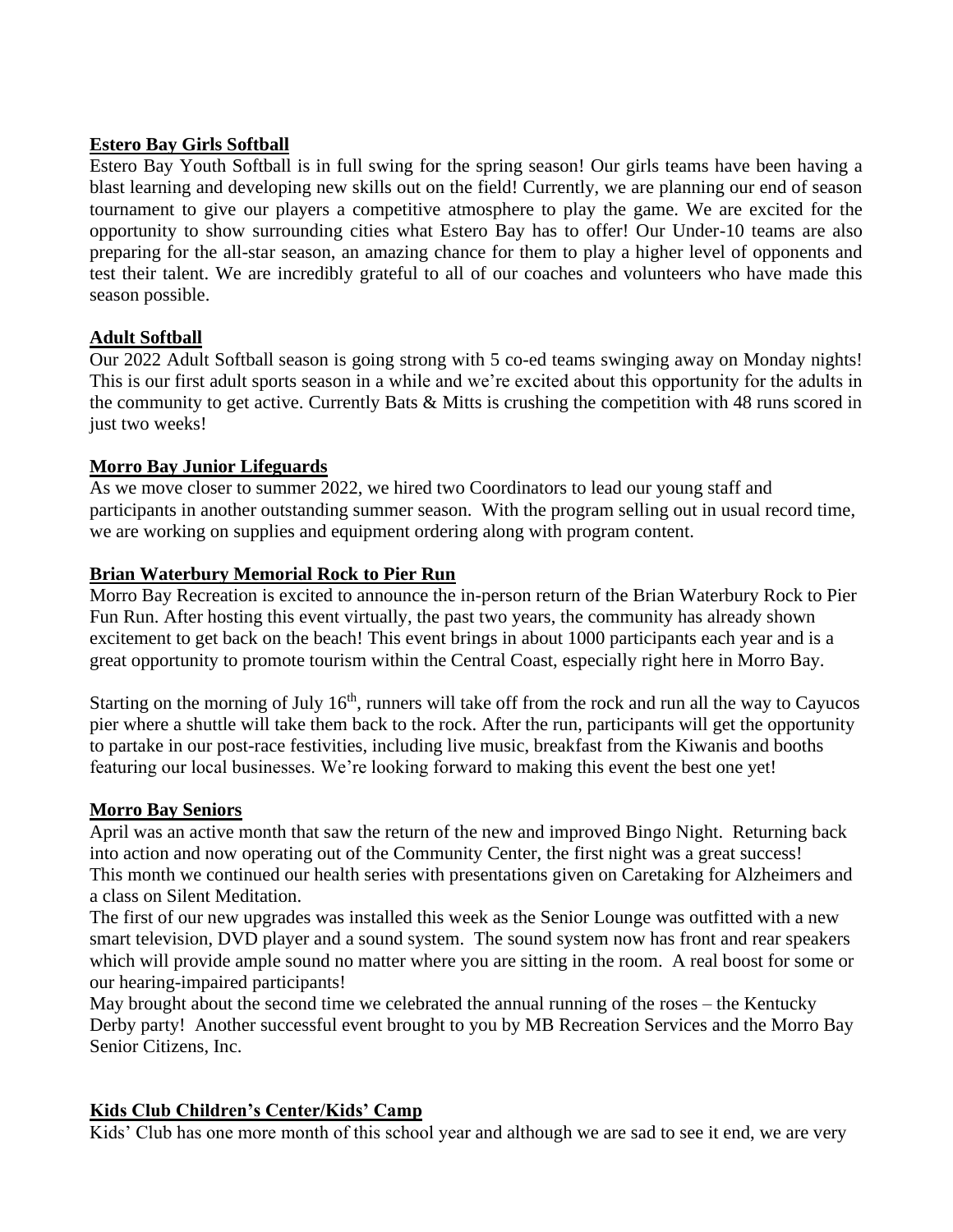excited to bring back Kids' Camp. Registration is now open. Kids' Camp 2022 will run from June  $20<sup>th</sup>$  to August  $12<sup>th</sup>$ . We have a fun and busy summer planned, from swimming at the Morro Bay Aquatics Center every Monday to trips to Santa Barbara Zoo and the Ravine Waterpark. We will also be working with the SLCUSD to provide before and aftercare for those students participating in the Summer Experience put on by the SLCUSD at Del Mar Elementary.

Youth Services Staff and participating families had so much fun at our Mad Hatter Tea Party! The kids showed up in dapper attire and enjoyed "tea" (apple juice) and other fun tea party activities. We also hosted our Holiday Hangout – All-Sports Edition during SLCUSD Spring Break where we partnered with the MBRS Youth Sports staff and the Community Foundation of Estero Bay to bring this camp to 35 children. The Foundation provided funding for sports equipment for each participant as well as two healthy snacks a day.

### **Recreation Classes**

Our Spring Community Class Schedule is currently out. Our newest class will be starting on May 18<sup>th</sup>, it is called Open Floor with instructor Shelley Kilcoyne.

### **Rockies – The Morro Bay Teen Center and Skate Park**

Rockies Teen Center has remained closed since March 13th, 2020. It will remain closed this school year. Negotiations are underway with the Boys and Girls Club to reopen under their management.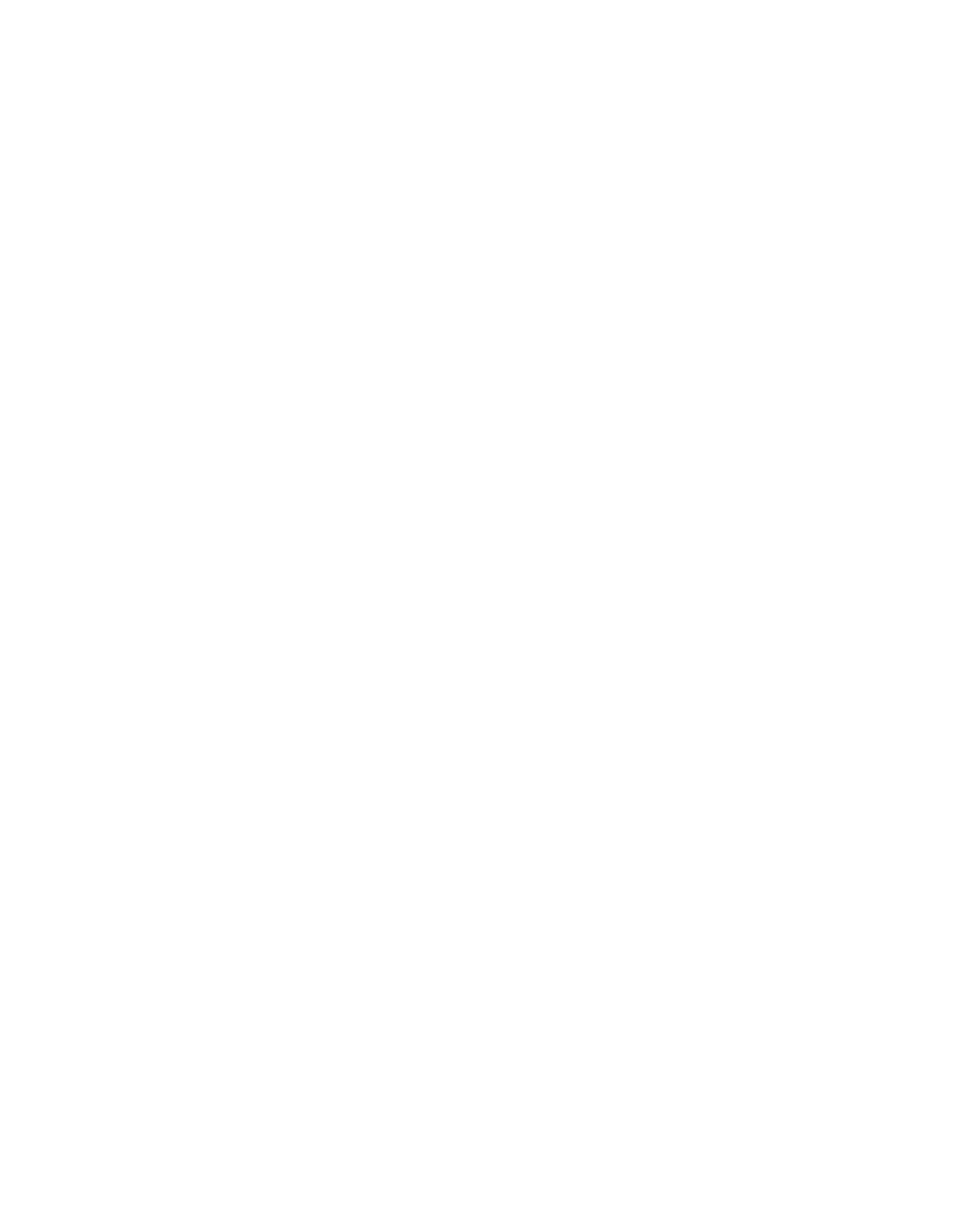### City of Morro Bay Recreation Services Division *Facilities and Parks* PARTICIPATION REPORT **March 2021 & March 2022**

|                            |                |              | FY 22/21             | FY 20/21             |
|----------------------------|----------------|--------------|----------------------|----------------------|
| <b>Participations</b>      | 22-Mar         | 21-Mar       | <b>Total to Date</b> | <b>Total to Date</b> |
|                            | <b>Hours</b>   | <b>Hours</b> | <b>Hours</b>         | <b>Hours</b>         |
| <b>MBCC Facilities</b>     |                |              |                      |                      |
| Auditorium                 | 77             | $\Omega$     | 598                  | 592                  |
| Multi-Purpose Room         | 24             | 0            | 641                  | 858                  |
| Studio                     | 16             | $\mathbf 0$  | 256                  | 393                  |
| Conference Room            | 19             | 0            | 216                  | 417                  |
| Kitchen/BBQ Area           | 30             | $\pmb{0}$    | 879                  | 1165                 |
| Game Room                  | 154            | 0            | 1236                 | 1148                 |
| Lounge                     | 23             | $\pmb{0}$    | 578                  | 619                  |
| Other                      | 2              | 0            | 84                   | 57                   |
|                            |                |              |                      |                      |
|                            |                |              |                      |                      |
| <b>VMB Facilities</b>      |                |              |                      |                      |
| Assembly Room              | 266            | $\mathbf 0$  | 1740                 | 756                  |
| Meeting Room               | 0              | 0            | 13                   | 67                   |
| Kitchen / BBQ Area         | $\overline{0}$ | $\mathbf 0$  | 40                   | 101                  |
|                            |                |              |                      |                      |
|                            |                |              |                      |                      |
| <b>Parks / Open Spaces</b> |                |              |                      |                      |
| <b>Centennial Park</b>     | $\overline{0}$ | $\mathbf 0$  | $\mathbf 0$          | 203                  |
| <b>City Park</b>           | 196            | 0            | 1170                 | 1749                 |
| <b>Cloister Park</b>       | $\overline{0}$ | $\mathbf 0$  | 47                   | 50                   |
| <b>Coleman Park</b>        | $\mathbf{0}$   | 0            | 174                  | 117                  |
| Del Mar Park               | 49             | $\mathbf 0$  | 354                  | 328                  |
| Lila Keiser                | 101            | 0            | 349                  | 923                  |
| <b>Monte Park</b>          | 30             | $\mathbf 0$  | 30                   | $\mathbf 0$          |
| Morro Rock                 | 3              | 0            | 260                  | 289                  |
| <b>Tidlands Park</b>       | $\overline{0}$ | 0            | 40                   | 34                   |
| Open Space                 | 63             | 0            | 259                  | 363                  |
|                            | 1053           | 0            | 8963                 | 10228                |

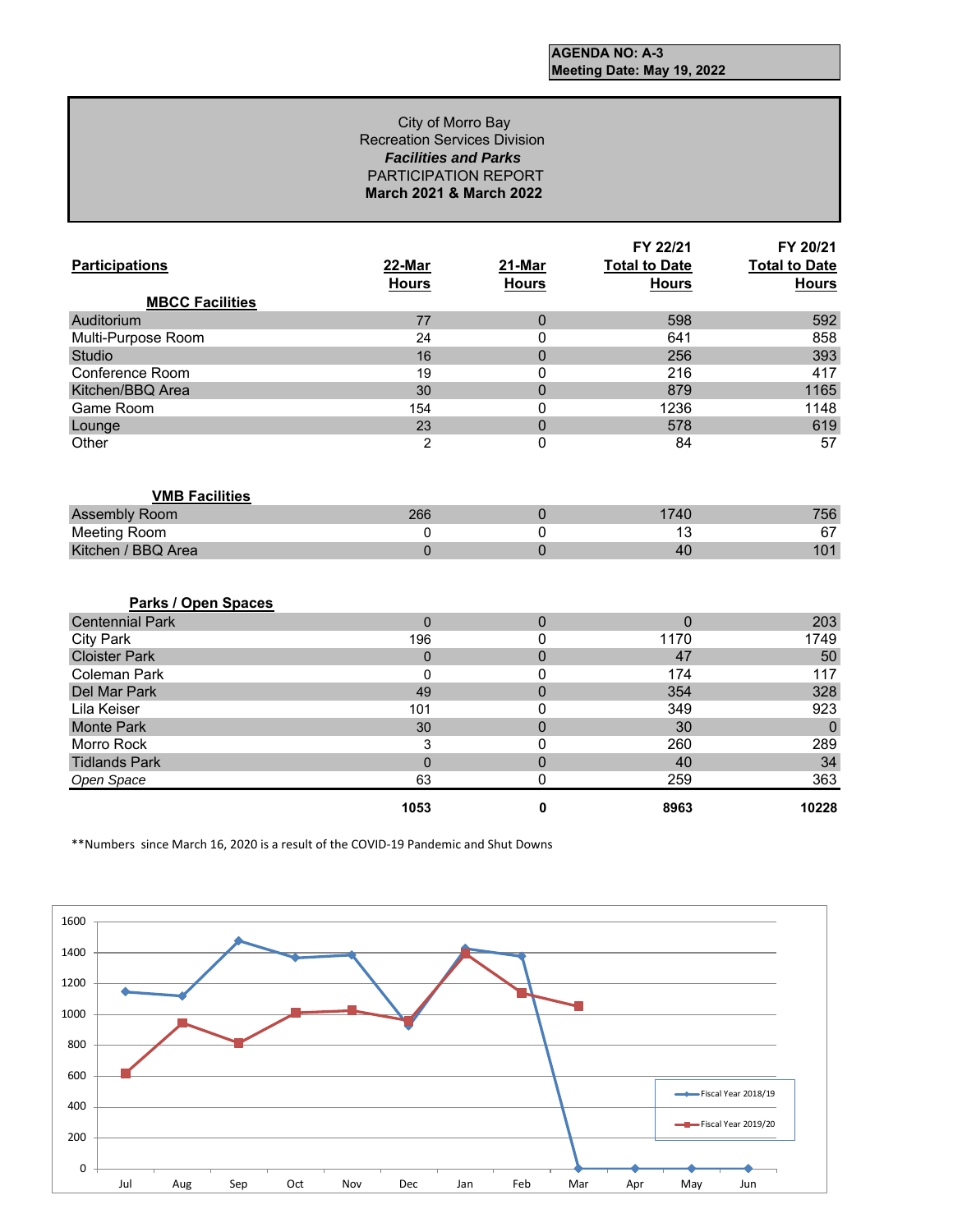### *Facilities and Parks* PARTICIPATION REPORT **April 2021 & April 2022** City of Morro Bay Recreation Services Division

|                        |                        |                        | FY 22/21                             | FY 20/21                             |
|------------------------|------------------------|------------------------|--------------------------------------|--------------------------------------|
| <b>Participations</b>  | 22-Apr<br><b>Hours</b> | 21-Apr<br><b>Hours</b> | <b>Total to Date</b><br><b>Hours</b> | <b>Total to Date</b><br><b>Hours</b> |
| <b>MBCC Facilities</b> |                        |                        |                                      |                                      |
| Auditorium             | 113                    | $\mathbf 0$            | 711                                  | 592                                  |
| Multi-Purpose Room     | 77                     | 0                      | 718                                  | 858                                  |
| Studio                 | 54                     | $\mathbf 0$            | 310                                  | 393                                  |
| Conference Room        | 16                     | 0                      | 233                                  | 417                                  |
| Kitchen/BBQ Area       | 18                     | $\pmb{0}$              | 896                                  | 1165                                 |
| Game Room              | 147                    | 0                      | 1383                                 | 1148                                 |
| Lounge                 | 97                     | $\mathbf 0$            | 676                                  | 619                                  |
| Other                  | 4                      | 0                      | 88                                   | 57                                   |
|                        |                        |                        |                                      |                                      |
| <b>VMB Facilities</b>  |                        |                        |                                      |                                      |
| <b>Assembly Room</b>   | 77                     | $\mathbf 0$            | 1817                                 | 756                                  |
| <b>Meeting Room</b>    | 0                      | 0                      | 13                                   | 67                                   |
| Kitchen / BBQ Area     | $\Omega$               | $\Omega$               | 40                                   | 101                                  |
|                        |                        |                        |                                      |                                      |
| Parks / Open Spaces    |                        |                        |                                      |                                      |
| <b>Centennial Park</b> | $\Omega$               | $\Omega$               | $\Omega$                             | 203                                  |
| <b>City Park</b>       | 248                    | 0                      | 1418                                 | 1749                                 |
| <b>Cloister Park</b>   | $\overline{4}$         | $\overline{0}$         | 51                                   | 50                                   |
| Coleman Park           | $\mathbf{0}$           | 0                      | 174                                  | 117                                  |
| Del Mar Park           | 38                     | $\mathbf 0$            | 392                                  | 328                                  |
| Lila Keiser            | 87                     | 0                      | 436                                  | 923                                  |
| <b>Monte Park</b>      | 22                     | $\mathbf 0$            | 52                                   | $\overline{0}$                       |
| Morro Rock             | 21                     | 0                      | 281                                  | 289                                  |
| <b>Tidlands Park</b>   | $\pmb{0}$              | $\pmb{0}$              | 40                                   | 34                                   |
| Open Space             | 6                      | 0                      | 265                                  | 363                                  |
|                        | 1029                   | 0                      | 9992                                 | 10228                                |

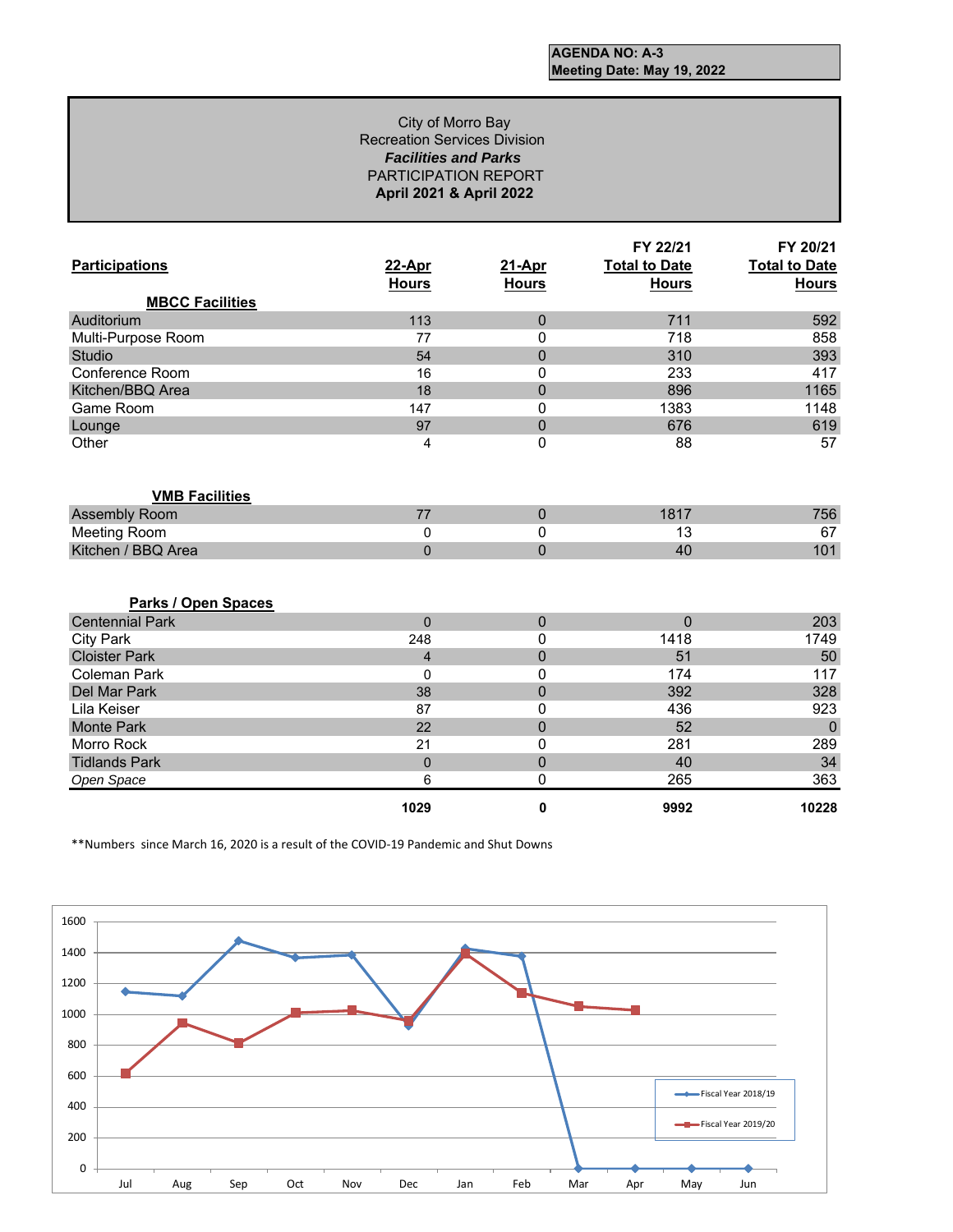### *Recreation Classes & Affiliated Clubs* PARTICIPATION REPORT **March 2021 & March 2022** City of Morro Bay Recreation Services Division

|                                |              |                | FY 21/22             | FY 20/21             |
|--------------------------------|--------------|----------------|----------------------|----------------------|
| <b>Participations</b>          | 22-Mar       | 21-Mar         | <b>Total to Date</b> | <b>Total to Date</b> |
| <b>CLASSES</b>                 |              |                |                      |                      |
| <b>Bellydance Class</b>        | $\Omega$     | $\overline{4}$ | $\mathbf 0$          | 74                   |
| Country & Western Line Dancing | 0            | 0              | 0                    | 66                   |
| Dog Obedience                  | $\Omega$     | $\mathbf{0}$   | $\overline{0}$       | $\overline{4}$       |
| <b>Freestyle Fitness</b>       | 66           | 42             | 530                  | 563                  |
| Karate, Okinawan               | $\Omega$     | 12             | $\Omega$             | 204                  |
| Karate, Tang Soo Do            | 25           | 66             | 162                  | 1162                 |
| Commit to Fit                  | 52           | $\mathbf 0$    | 445                  | 0                    |
| <b>Pilates</b>                 | 9            | 0              | 46                   | $\Omega$             |
| <b>Quilt Fever</b>             | $\mathbf{0}$ | 4              | $\mathbf 0$          | 91                   |
| Tennis                         | 0            | 0              | 0                    | $\Omega$             |
| Zumba with Carmen              | 165          | 58             | 1168                 | 777                  |
| Zumba for Kids Ages 7 - 11     | 0            | 0              | 0                    | $\Omega$             |
| Zumba Kids Jr. Ages 4 - 10     | $\Omega$     | $\mathbf 0$    | $\mathbf 0$          | 111                  |
| Dance Fusion                   | 0            | 30             | 0                    | 364                  |
|                                | 317          | 216            | 2351                 | 3416                 |
|                                |              |                |                      |                      |
| <b>AFFILIATED CLUBS</b>        |              |                |                      |                      |
| Tennis Playday                 | $\Omega$     | 63             | 293                  | 418                  |
| White Caps Band                | 56           | $\mathbf{0}$   | 548                  | 490                  |
|                                | 690          | 495            | 5543                 | 7740                 |

*\*\*Classes resumed late July* 

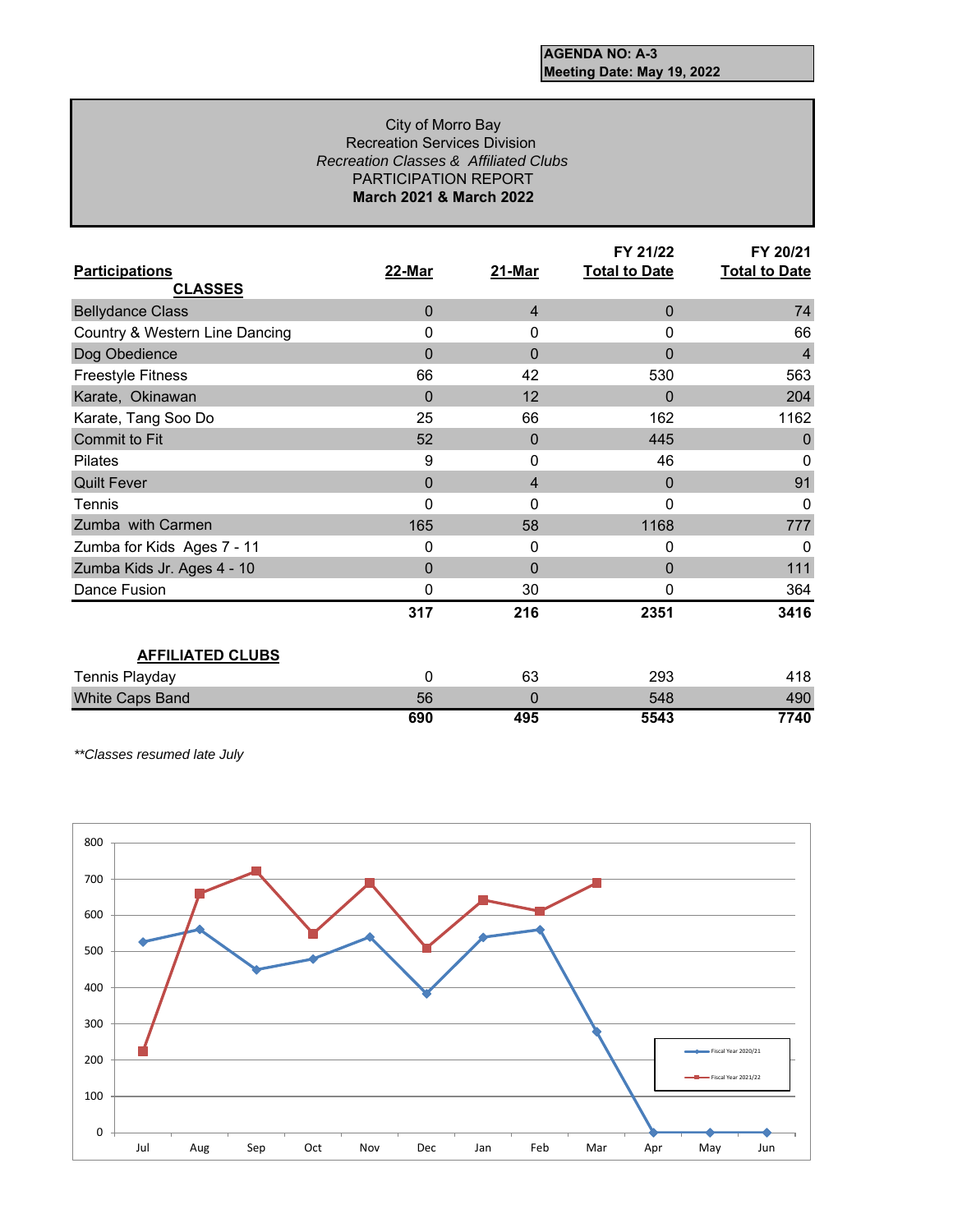### City of Morro Bay Recreation Services Division *Recreation Classes & Affiliated Clubs* PARTICIPATION REPORT **April 2021 & April 2022**

|                                |                |                  | FY 21/22             | FY 20/21             |
|--------------------------------|----------------|------------------|----------------------|----------------------|
| <b>Participations</b>          | 22-Apr         | 21-Apr           | <b>Total to Date</b> | <b>Total to Date</b> |
| <b>CLASSES</b>                 |                |                  |                      |                      |
| <b>Bellydance Class</b>        | $\Omega$       | $\mathbf 0$      | $\mathbf 0$          | 74                   |
| Country & Western Line Dancing | 0              | 0                | 0                    | 66                   |
| Dog Obedience                  | $\Omega$       | 0                | 0                    | $\overline{4}$       |
| <b>Freestyle Fitness</b>       | 50             | 0                | 580                  | 563                  |
| Karate, Okinawan               | $\Omega$       | 0                | $\mathbf{0}$         | 204                  |
| Karate, Tang Soo Do            | 31             | 0                | 193                  | 1162                 |
| Commit to Fit                  | $\Omega$       | $\mathbf{0}$     | 445                  | 0                    |
| <b>Pilates</b>                 | 22             | 0                | 68                   | 0                    |
| <b>Quilt Fever</b>             | 46             | 0                | 46                   | 91                   |
| Tennis                         | 0              | 0                | 0                    | $\Omega$             |
| Zumba with Carmen              | 112            | 0                | 1280                 | 777                  |
| Zumba for Kids Ages 7 - 11     | 0              | 0                | 0                    | $\Omega$             |
| Zumba Kids Jr. Ages 4 - 10     | $\overline{0}$ | $\overline{0}$   | $\Omega$             | 111                  |
| Dance Fusion                   | $\mathbf{0}$   | $\boldsymbol{0}$ | 0                    | 364                  |
|                                | 261            | 0                | 2612                 | 3416                 |
|                                |                |                  |                      |                      |
| <b>AFFILIATED CLUBS</b>        |                |                  |                      |                      |
| Tennis Playday                 | $\Omega$       | 0                | 293                  | 418                  |
| White Caps Band                | 56             | $\mathbf 0$      | 604                  | 490                  |
|                                | 578            | 0                | 6121                 | 7740                 |

*\*\*Classes resumed late July 2021*

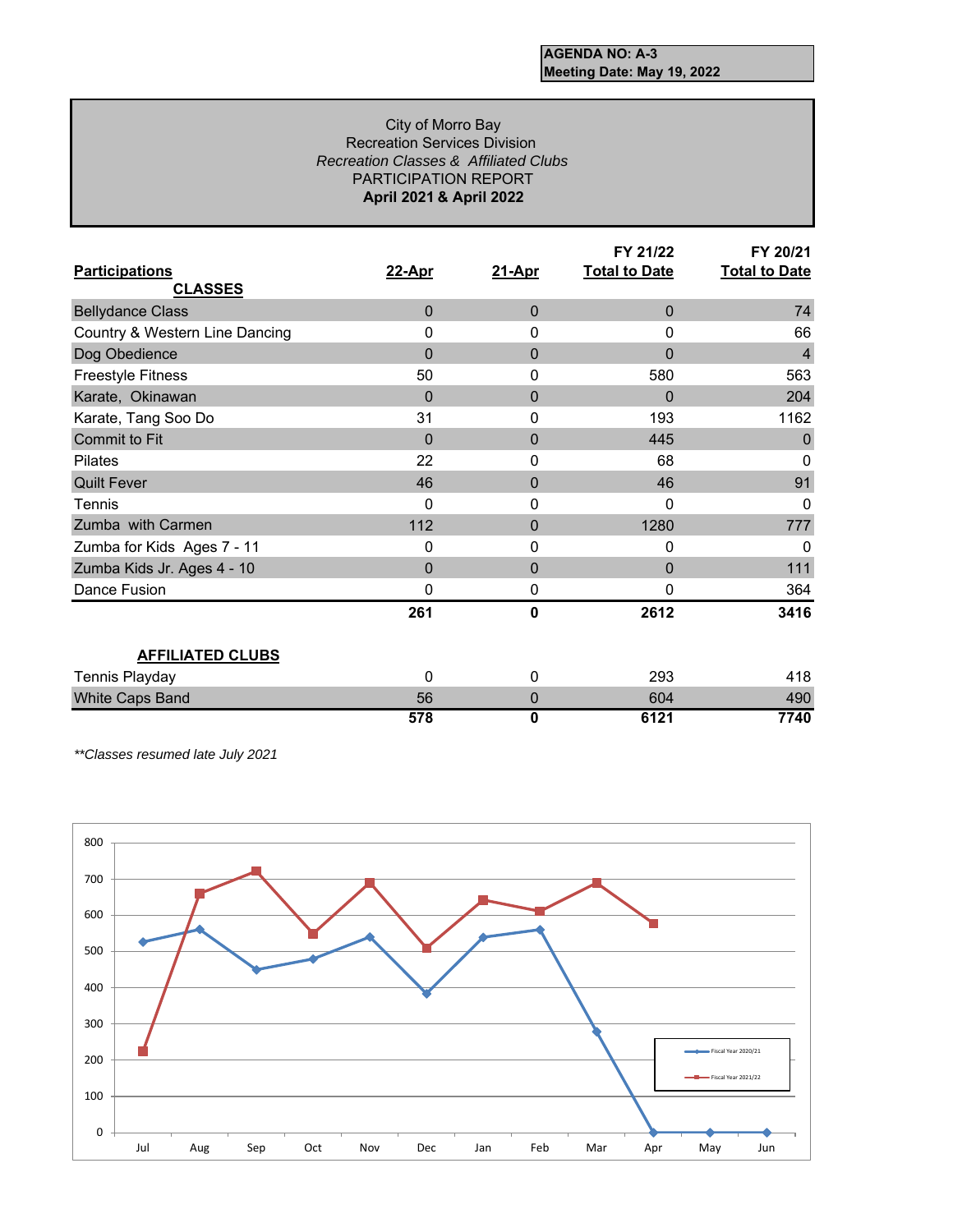### City of Morro Bay Recreation Services Division *Aquatic Programs* PARTICIPATION REPORT **March 2021 & March 2022**

|                                     |          |        | FY 21/22             | FY 20/21             |
|-------------------------------------|----------|--------|----------------------|----------------------|
| <b>Participations</b>               | 22-Mar   | 21-Mar | <b>Total to Date</b> | <b>Total to Date</b> |
| Lap Swim A.M.                       | $\Omega$ | 0      | 0                    | 0                    |
| Lap Swim P.M.                       | 1025     | 1005   | 8148                 | 7246                 |
| Masters Swim                        | 39       | 0      | 290                  | 0                    |
| Aqua Zumba                          | 0        | 0      | 0                    | $\mathbf 0$          |
| Aqua Aerobics                       | 199      | 231    | 1381                 | 1648                 |
| <b>Rec Swim</b>                     | $\Omega$ | 0      | 0                    | $\mathbf 0$          |
| Parent & Me Swim Lessons            | 0        | 0      | 0                    | 0                    |
| Level 1 Swim Lessons                | $\Omega$ | 0      | $\mathbf{0}$         | 0                    |
| Level 2 - 5 Swim Lessons            | 0        | 0      | 0                    | 0                    |
| <b>Private/Semi Private Lessons</b> | 263      | 295    | 1461                 | 1625                 |
| Group Lessons*                      | 0        | 0      | 912                  | 0                    |
| Youth Swim*                         | $\Omega$ | 0      | 191                  | 0                    |
| Youth Water Polo*                   | 0        | 0      | 164                  | 0                    |
| <b>Floating Pumpkin Patch</b>       | 0        | O      | 0                    |                      |
|                                     | 1526     | 1531   | 12547                | 10519                |

\* Started June 2021

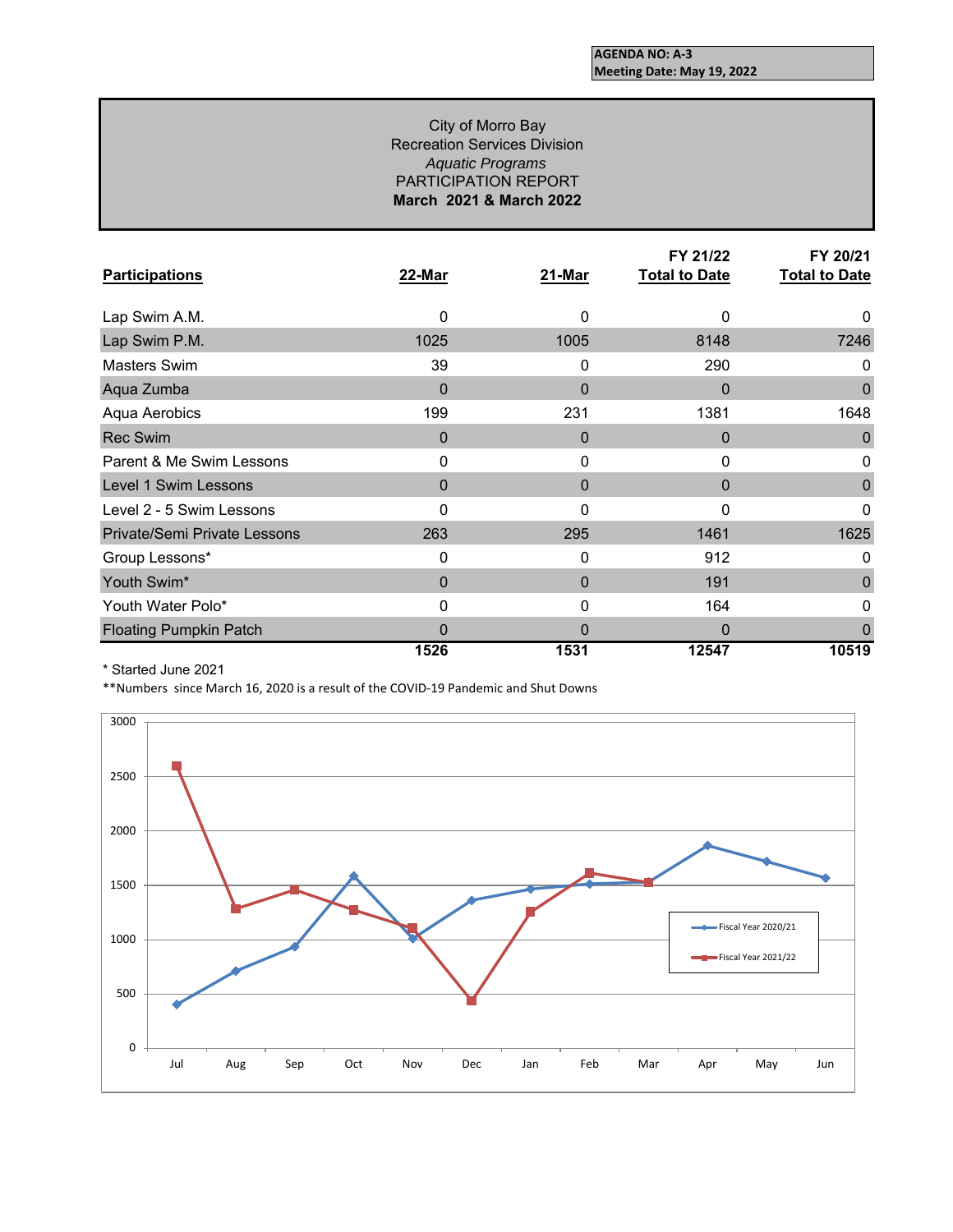### *Aquatic Programs* PARTICIPATION REPORT **April 2021 & April 2022** City of Morro Bay Recreation Services Division

|                                     |          |              | FY 21/22             | FY 20/21             |
|-------------------------------------|----------|--------------|----------------------|----------------------|
| <b>Participations</b>               | 22-Apr   | 21-Apr       | <b>Total to Date</b> | <b>Total to Date</b> |
| Lap Swim A.M.                       | 0        | $\Omega$     | 0                    | 0                    |
| Lap Swim P.M.                       | 1047     | 960          | 9195                 | 8206                 |
| Masters Swim                        | 63       | 0            | 353                  | 0                    |
| Aqua Zumba                          | 0        | $\mathbf{0}$ | 0                    | 0                    |
| Aqua Aerobics                       | 179      | 554          | 1560                 | 2202                 |
| <b>Rec Swim</b>                     | $\Omega$ | $\Omega$     | $\Omega$             | 0                    |
| Parent & Me Swim Lessons            | 0        | $\Omega$     | 0                    | 0                    |
| Level 1 Swim Lessons                | $\Omega$ | $\Omega$     | $\Omega$             | 0                    |
| Level 2 - 5 Swim Lessons            | 0        | 0            | 0                    | 0                    |
| <b>Private/Semi Private Lessons</b> | 256      | 352          | 1717                 | 1977                 |
| Group Lessons*                      | 0        | $\mathbf{0}$ | 912                  | 0                    |
| Youth Swim*                         | $\Omega$ | $\Omega$     | 191                  | 0                    |
| Youth Water Polo*                   | 0        | 0            | 164                  | 0                    |
| <b>Floating Pumpkin Patch</b>       | $\Omega$ | 0            | $\Omega$             |                      |
|                                     | 1545     | 1866         | 14092                | 12385                |

\* Started June 2021

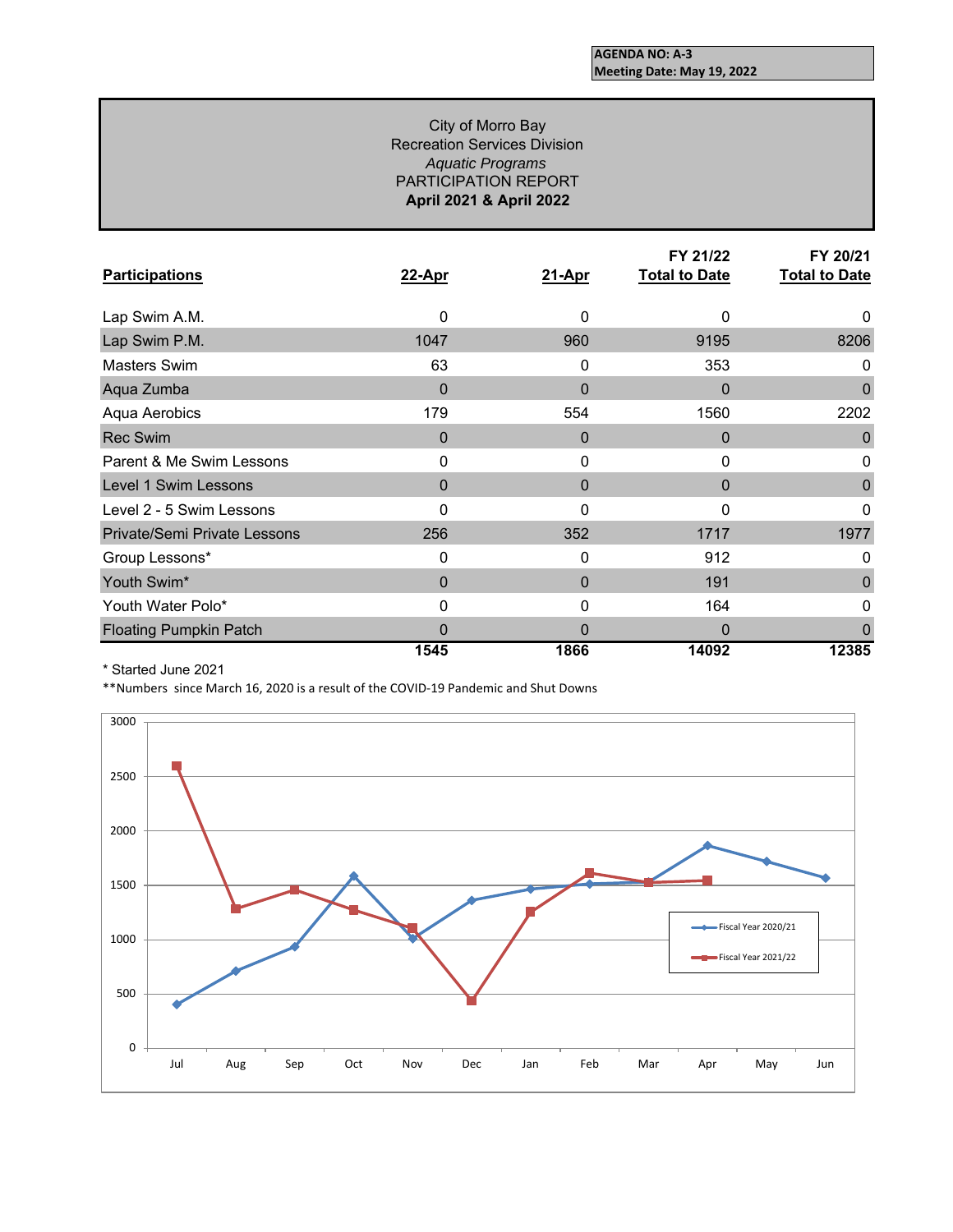### *Youth & Adult Sports*  PARTICIPATION REPORT **March 2021 & March 2022** City of Morro Bay Recreation Services Division

| <b>Participations</b>                         | 22-Mar | 21-Mar       | FY 21/22<br><b>Total to Date</b> | FY 20/21<br><b>Total to Date</b> |
|-----------------------------------------------|--------|--------------|----------------------------------|----------------------------------|
| <b>Adult Softball</b>                         | 0      | $\Omega$     | $\Omega$                         | $\Omega$                         |
| <b>Coast Girls Softball</b>                   | 1110   | 0            | 1230                             | 0                                |
| Coast Summer Slam - Girls Softball Tournament | 0      | $\Omega$     | 0                                | 0                                |
| Futsal/Soccer                                 | O      | $\Omega$     | 2316                             | 0                                |
| <b>Youth Basketball</b>                       | 1024   | $\mathbf{0}$ | 7685                             | 0                                |
| <b>Youth Soccer</b>                           | 0      | 0            | 0                                | 0                                |
| <b>Labor Day Tournament</b>                   | 0      | $\Omega$     | $\Omega$                         | 0                                |
| Rock to Pier Run                              | ŋ      | 0            | 0                                | 263                              |
| Jr. Lifeguard Beach 1                         | 0      | $\Omega$     | 1440                             | 0                                |
| Jr. Lifeguard Beach 2                         | ი      | 0            | 720                              | 2795                             |
| Jr. Lifeguard Fast Start                      | 0      | $\mathbf{0}$ | $\Omega$                         | 0                                |
| JG Pool Program                               | 32     | 0            | 32                               | 0                                |
|                                               | 2166   | 0            | 13423                            | 3058                             |

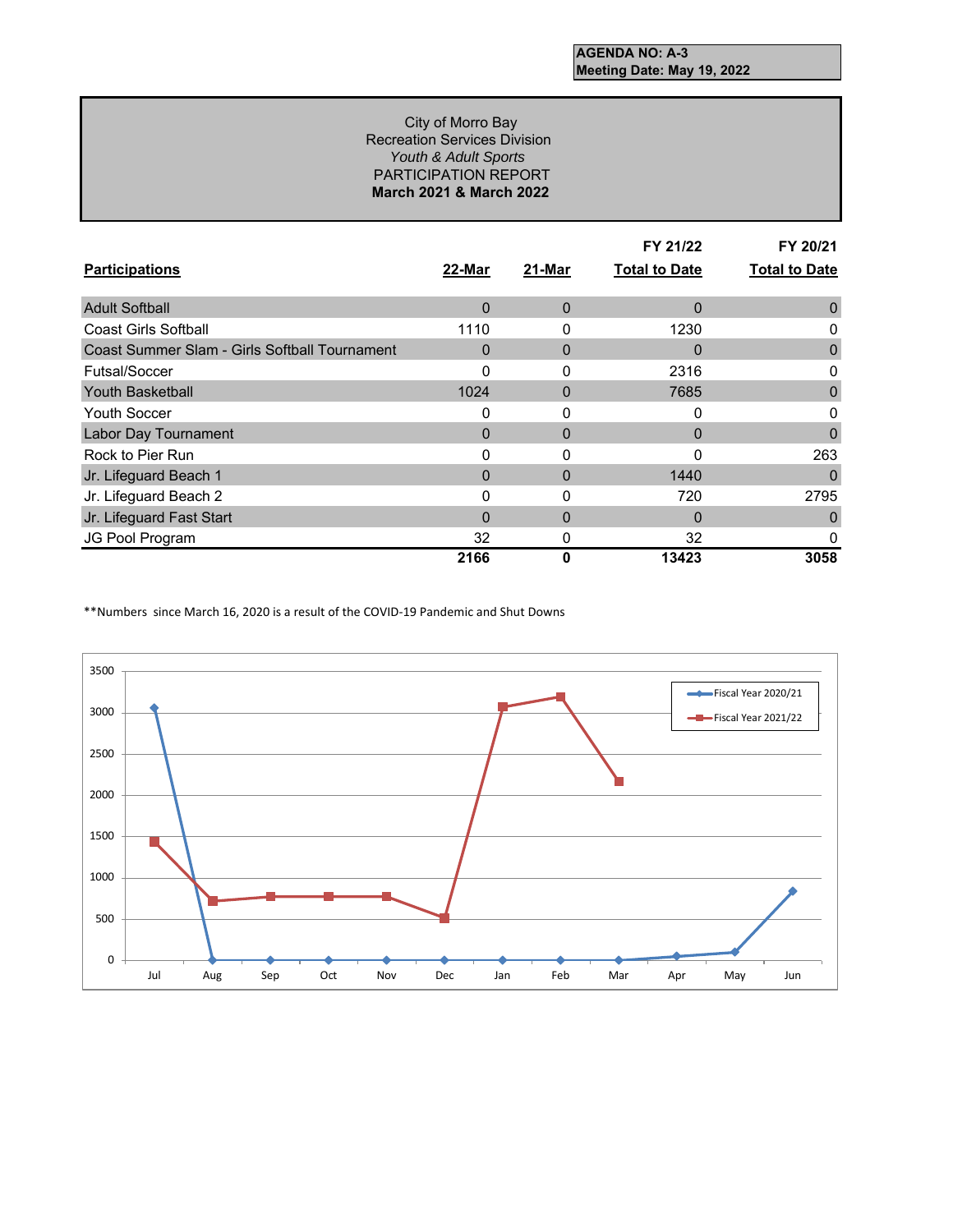### *Youth & Adult Sports*  PARTICIPATION REPORT **April 2021 & April 2022** City of Morro Bay Recreation Services Division

|                                               |        |              | FY 21/22             | FY 20/21             |
|-----------------------------------------------|--------|--------------|----------------------|----------------------|
| <b>Participations</b>                         | 22-Apr | 21-Apr       | <b>Total to Date</b> | <b>Total to Date</b> |
| <b>Adult Softball</b>                         | 180    | $\mathbf{0}$ | 180                  | 0                    |
| Coast Girls Softball                          | 1110   | 0            | 2340                 | 0                    |
| Coast Summer Slam - Girls Softball Tournament | 0      | $\Omega$     | $\Omega$             | 0                    |
| Futsal/Soccer                                 | 0      | $\mathbf{0}$ | 2316                 | 0                    |
| <b>Youth Basketball</b>                       | 0      | 0            | 7685                 | 0                    |
| <b>Youth Soccer</b>                           | 0      | $\mathbf{0}$ | $\Omega$             | 0                    |
| <b>Labor Day Tournament</b>                   | 0      | $\Omega$     | $\Omega$             | 0                    |
| Rock to Pier Run                              | ი      | $\mathbf{0}$ | 0                    | 263                  |
| Jr. Lifeguard Beach 1                         | 0      | $\Omega$     | 1440                 | 0                    |
| Jr. Lifeguard Beach 2                         | ი      | 0            | 720                  | 2795                 |
| Jr. Lifeguard Fast Start                      | 0      | 0            | $\Omega$             | 0                    |
| JG Pool Program                               | 47     | 50           | 79                   | 50                   |
|                                               | 1337   | 50           | 14760                | 3108                 |

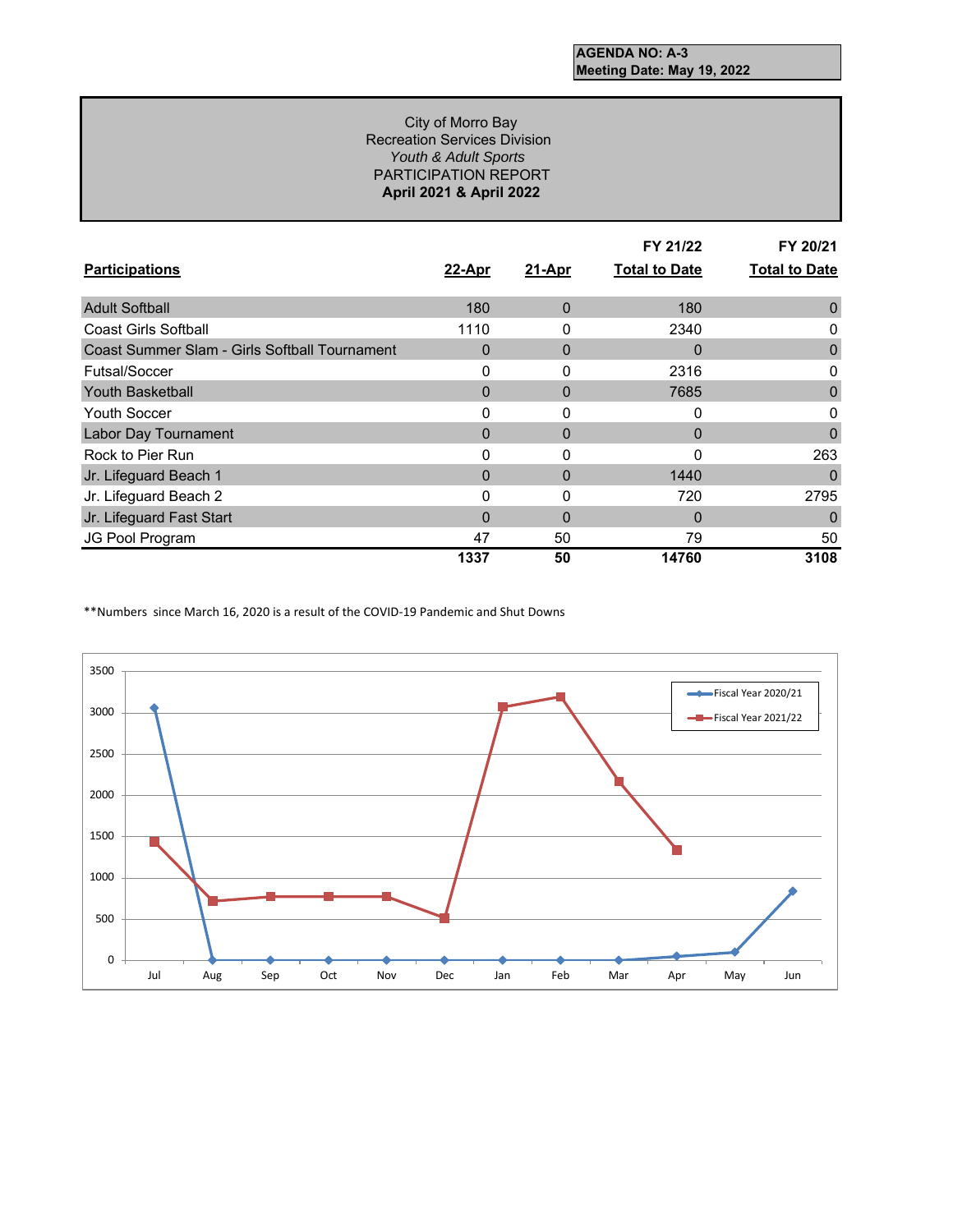#### City of Morro Bay Recreation Services Division *Seniors Services*  PARTICIPATION REPORT **March 2021 & March 2022**

| Participations                             | 22-Mar         | 21-Mar              | FY 21/22<br><b>Total to Date</b>                                           | FY 20/21<br><b>Total to Date</b> |
|--------------------------------------------|----------------|---------------------|----------------------------------------------------------------------------|----------------------------------|
| <b>Activities</b>                          |                |                     |                                                                            |                                  |
| <b>Billiards</b>                           | 37             | $\mathbf{0}$        | 281                                                                        | 350                              |
| Bingo (Activity Began 4/1/19)              | $\Omega$       | $\Omega$            | 307                                                                        | 714                              |
| <b>Bridge Club</b>                         | 16             | $\mathbf{0}$        | 120                                                                        | 203                              |
| Chess Club                                 | 10             | 0                   | 76                                                                         | 201                              |
| Dinners, Potlucks (Reporting Began 7/1/19) | $\overline{0}$ | $\mathbf{0}$        | 40                                                                         | 56                               |
| Hand & Foot Cards                          | 25             | 0                   | 246                                                                        | 368                              |
| Mahjong                                    | $\mathbf{0}$   | 0                   | $\mathbf{0}$                                                               | 156                              |
| <b>Movie Matinees</b>                      | $\Omega$       | $\Omega$            | $\Omega$                                                                   | 63                               |
| Ping-Pong & Darts                          | 36             | $\mathbf{0}$        | 207                                                                        | 168                              |
| Rummikub (Activity Began 7/1/19)           | $\mathbf 0$    | 0                   | 0                                                                          | 73                               |
| Volunteers                                 | 75             | $\overline{0}$      | 493                                                                        | 492                              |
| Presentations                              | 32             | 0                   | 114                                                                        | 88                               |
| <b>Member Meetings</b>                     | 10             | $\mathbf{0}$        | 98                                                                         | 429                              |
| Dominoes (Activity Began 7/1/19)           | $\Omega$       | $\Omega$            | $\Omega$                                                                   | 96                               |
| Special Event (Reporting Began 3/1/19)     | $\overline{0}$ | $\overline{0}$      | 91                                                                         | 499                              |
| 39+ Dance                                  | 27             | 0                   | 261                                                                        | 881                              |
|                                            |                |                     |                                                                            |                                  |
|                                            |                |                     |                                                                            |                                  |
| <b>Support Groups</b>                      |                |                     |                                                                            |                                  |
| Alzheimers (Group Discontinued 9/1/19)     | $\Omega$       | $\mathbf{0}$        | $\Omega$                                                                   | $\overline{2}$                   |
| Grief                                      | 23             | 0                   | 192                                                                        | 281                              |
| Legal Aid                                  | $\Omega$       | $\Omega$            | 24                                                                         | 37                               |
| CAPSLO                                     | $\Omega$       | 0                   | $\Omega$                                                                   | 79                               |
| <b>HICAP</b>                               | 10             | $\overline{0}$      | 74                                                                         | 95                               |
| Parkinson's (Reporting Began 8/1/19)       | 12             | 0                   | 22                                                                         | 84                               |
| RAMS (Reporting Began 1/1/19)              | 20             | $\mathbf{0}$        | 172                                                                        | 291                              |
|                                            |                |                     |                                                                            |                                  |
| <b>Fitness</b>                             |                |                     |                                                                            |                                  |
| <b>ACES</b>                                | 194            | $\mathbf{0}$        | 1135                                                                       | 1512                             |
| P.A.C.E.                                   | 134            | 0                   | 937                                                                        | 1522                             |
| Thi-Chi                                    | 106<br>14      | $\mathbf 0$<br>0    | 1040<br>130                                                                | 1082<br>49                       |
| <b>Walking Groups</b><br>Pickleball        | 1317           | $\mathbf{0}$        | 10356                                                                      | 8221                             |
| Bocce Ball                                 | 32             | 0                   | 184                                                                        | 267                              |
| <b>Balance Class</b>                       | 75             | $\overline{0}$      | 576                                                                        | $\pmb{0}$                        |
|                                            |                |                     |                                                                            |                                  |
| <b>Cuesta Classes</b>                      |                |                     | (Cuesta Classes are subject to schedule changes and/or offered seasonally) |                                  |
| History                                    | 0              | 0                   | 55                                                                         | 84                               |
| Watercolor                                 | 41             | 0                   | 189                                                                        | 533                              |
| <b>Mixed Media</b>                         | $\overline{0}$ | $\overline{0}$      | 67                                                                         | 210                              |
| Mythology                                  | $\mathbf 0$    | 0                   | $\mathbf 0$                                                                | 114                              |
| <b>Art History</b>                         | 42             | $\mathbf{0}$        | 210                                                                        | 321                              |
| <b>Brain Longevity</b>                     | 49             | 0                   | 299                                                                        | 50                               |
| <b>Culinary Arts</b>                       | $\overline{0}$ | $\mathbf{0}$        | 117                                                                        | 69                               |
| Senior Laws                                | 0              | 0                   | 100                                                                        | 165                              |
| <b>Fall Preventions</b>                    | $\mathbf{0}$   | $\mathbf{0}$        | $\mathbf{0}$                                                               | 160                              |
| Yoga                                       | 75<br>29       | 0<br>$\overline{0}$ | 175<br>147                                                                 | 942<br>223                       |
| <b>Smart Phone</b>                         | $\Omega$       | $\Omega$            | 16                                                                         | 0                                |
| Writing Life Story                         | 2441           | 0                   | 18551                                                                      | 21230                            |

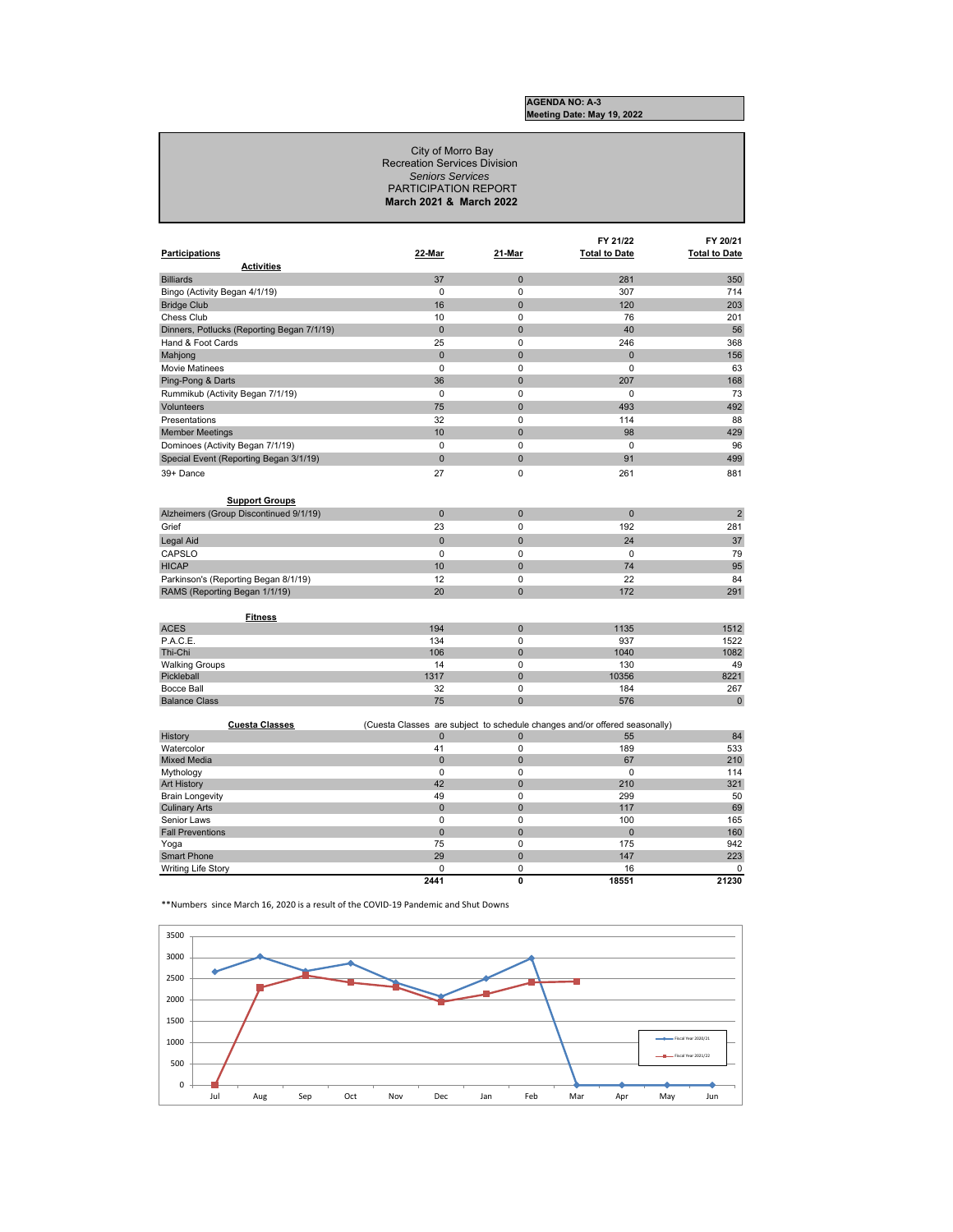**2708 0 21259 21230**

#### *Seniors Services*  PARTICIPATION REPORT **April 2021 & April 2022** City of Morro Bay Recreation Services Division

| <b>Participations</b><br><b>Activities</b> | 22-Apr         | 21-Apr         | FY 21/22<br><b>Total to Date</b>                                           | FY 20/21<br><b>Total to Date</b> |
|--------------------------------------------|----------------|----------------|----------------------------------------------------------------------------|----------------------------------|
| <b>Billiards</b>                           | 27             | $\mathbf{0}$   | 308                                                                        | 350                              |
|                                            | 78             | 0              | 385                                                                        | 714                              |
| Bingo (Activity Began 4/1/19)              |                |                |                                                                            |                                  |
| <b>Bridge Club</b>                         | 16             | $\mathbf{0}$   | 136                                                                        | 203                              |
| Chess Club                                 | 8              | 0              | 84                                                                         | 201                              |
| Dinners, Potlucks (Reporting Began 7/1/19) | 43             | $\mathbf{0}$   | 83                                                                         | 56                               |
| Hand & Foot Cards                          | 36             | 0              | 282                                                                        | 368                              |
| Mahjong                                    | $\overline{0}$ | $\mathbf{0}$   | $\mathbf{0}$                                                               | 156                              |
| <b>Movie Matinees</b>                      | $\Omega$       | $\Omega$       | $\Omega$                                                                   | 63                               |
| Ping-Pong & Darts                          | 34             | $\Omega$       | 241                                                                        | 168                              |
| Rummikub (Activity Began 7/1/19)           | 0              | 0              | $\mathbf 0$                                                                | 73                               |
| Volunteers                                 | 72             | $\mathbf{0}$   | 565                                                                        | 492                              |
| Presentations                              | 31             | $\Omega$       | 145                                                                        | 88                               |
| <b>Member Meetings</b>                     | 10             | $\mathbf{0}$   | 108                                                                        | 429                              |
| Dominoes (Activity Began 7/1/19)           | $\Omega$       | $\Omega$       | $\Omega$                                                                   | 96                               |
| Special Event (Reporting Began 3/1/19)     | $\overline{0}$ | $\mathbf{0}$   | 91                                                                         | 499                              |
|                                            |                |                |                                                                            |                                  |
| 39+ Dance<br><b>Support Groups</b>         | 25             | 0              | 286                                                                        | 881                              |
| Alzheimers (Group Discontinued 9/1/19)     | $\mathbf{0}$   | $\pmb{0}$      | $\overline{0}$                                                             | $\overline{2}$                   |
| Grief                                      | 19             | 0              | 211                                                                        | 281                              |
|                                            |                |                |                                                                            |                                  |
| Legal Aid                                  | $\overline{0}$ | $\mathbf{0}$   | 24                                                                         | 37                               |
| CAPSLO                                     | $\Omega$       | $\Omega$       | $\Omega$                                                                   | 79                               |
| <b>HICAP</b>                               | 11             | 0              | 85                                                                         | 95                               |
| Parkinson's (Reporting Began 8/1/19)       | 10             | 0              | 32                                                                         | 84                               |
| RAMS (Reporting Began 1/1/19)              | 21             | $\mathbf{0}$   | 193                                                                        | 291                              |
| <b>Fitness</b>                             |                |                |                                                                            |                                  |
| <b>ACES</b>                                | 149            | $\mathbf{0}$   | 1284                                                                       | 1512                             |
| P.A.C.E.                                   | 125            | 0              | 1062                                                                       | 1522                             |
| Thi-Chi                                    | 102            | 0              | 1142                                                                       | 1082                             |
| <b>Walking Groups</b>                      | 12             | 0              | 142                                                                        | 49                               |
| Pickleball                                 | 1561           | $\Omega$       | 11917                                                                      | 8221                             |
| <b>Bocce Ball</b>                          | 20             | 0              | 204                                                                        | 267                              |
| <b>Balance Class</b>                       | 77             | $\overline{0}$ | 653                                                                        | $\mathbf{0}$                     |
| <b>Cuesta Classes</b>                      |                |                | (Cuesta Classes are subject to schedule changes and/or offered seasonally) |                                  |
| History                                    | 8              | 0              | 63                                                                         | 84                               |
| Watercolor                                 | 39             | 0              | 228                                                                        | 533                              |
| <b>Mixed Media</b>                         | $\mathbf 0$    | $\pmb{0}$      | 67                                                                         | 210                              |
| Mythology                                  | $\mathbf 0$    | 0              | $\mathbf 0$                                                                | 114                              |
| Art History                                | 40             | $\overline{0}$ | 250                                                                        | 321                              |
| <b>Brain Longevity</b>                     | 50             | 0              | 349                                                                        | 50                               |
| <b>Culinary Arts</b>                       | $\overline{0}$ | $\overline{0}$ | 117                                                                        | 69                               |
| Senior Laws                                | $\mathbf 0$    | 0              | 100                                                                        | 165                              |
| <b>Fall Preventions</b>                    | $\overline{0}$ | $\mathbf{0}$   | $\overline{0}$                                                             | 160                              |
| Yoga                                       | 68             | 0              | 243                                                                        | 942                              |
| <b>Smart Phone</b>                         | 16             | $\mathbf 0$    | 163                                                                        | 223                              |
| <b>Writing Life Story</b>                  | 0              | 0              | 16                                                                         | 0                                |

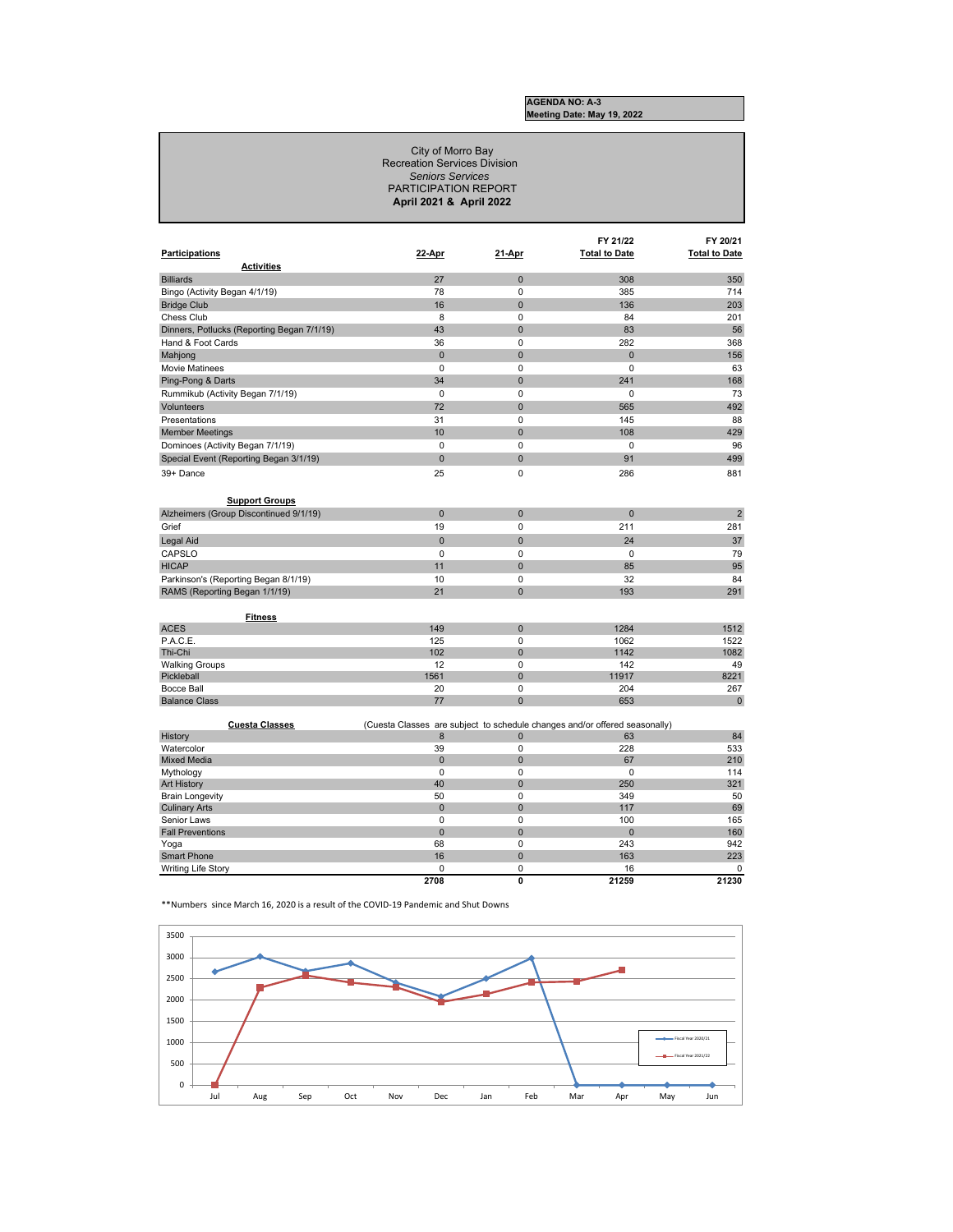### *Youth Services*  PARTICIPATION REPORT **March 2022 & March 2021** City of Morro Bay Recreation Services Division

| <b>Participations</b>           | 22-Mar   | 21-Mar | FY 21/22<br><b>Total to Date</b> | FY 20/21<br><b>Total to Date</b> |
|---------------------------------|----------|--------|----------------------------------|----------------------------------|
| Kids' Camp                      | 0        | 0      | 1723                             | 0                                |
| Kids' Club Before-School        | 550      | 0      | 3457                             | 0                                |
| Kids' Club Kinder Kids          | 418      | 0      | 2401                             | 0                                |
| Kids' Club After-School         | 902      | 0      | 5785                             | 0                                |
| Kids' Club Drop-in              | 174      | 0      | 781                              | 0                                |
| Kids' Night Out                 | 0        | 0      | 21                               | 0                                |
| <b>Emergency Childcare</b>      | 0        | 0      | 0                                | 446                              |
| Summer C.A.R.E.                 | $\Omega$ | 0      | $\Omega$                         | 237                              |
| Spring Camp/Holiday Hangouts    | 0        | 0      | 293                              | 64                               |
| Kids Club/Emergency Care Hybrid | 0        | 1226   | 0                                | 6687                             |
|                                 | 2044     | 1226   | 14461                            | 7434                             |

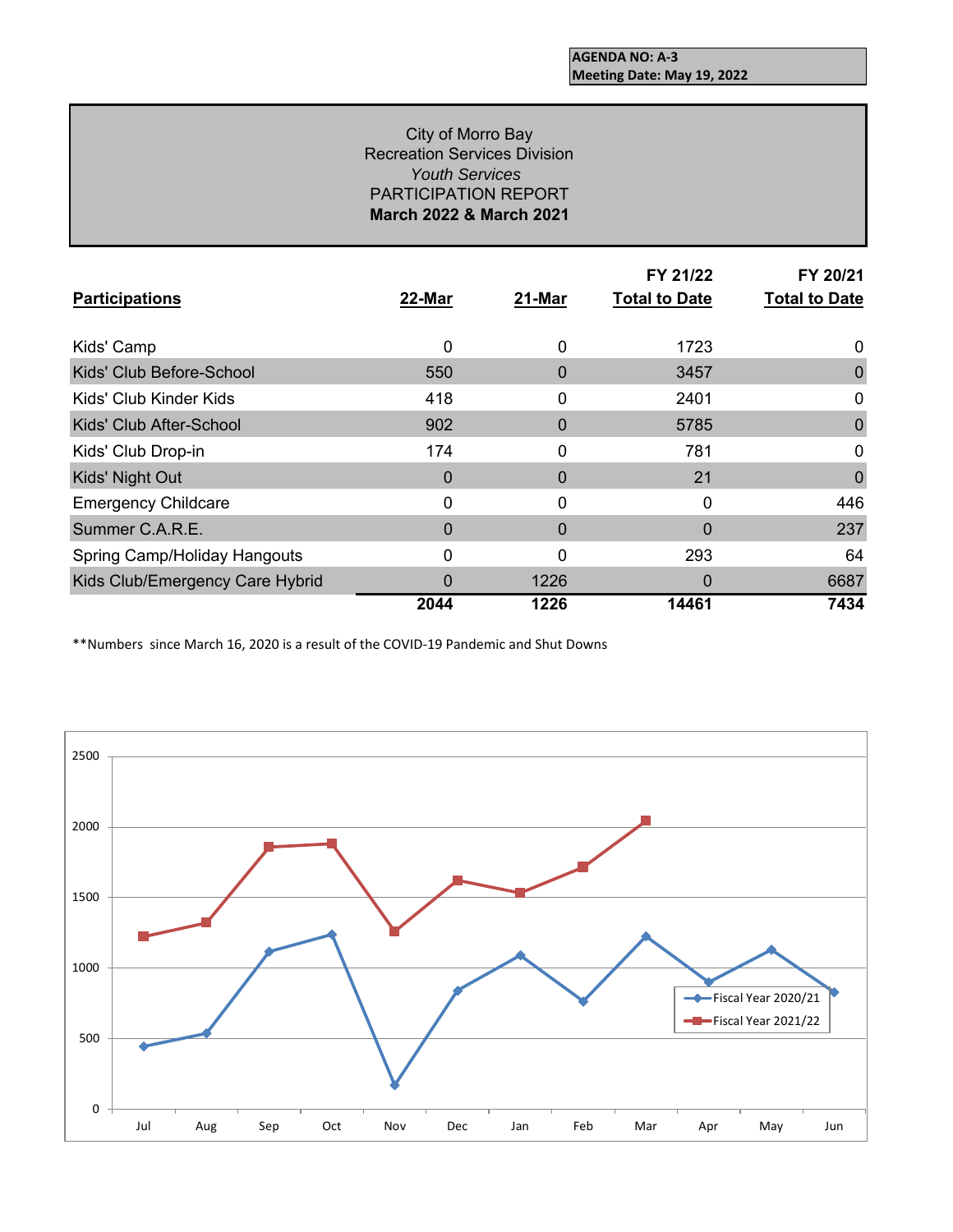### *Youth Services*  PARTICIPATION REPORT **April 2022 & April 2021** City of Morro Bay Recreation Services Division

| <b>Participations</b>           | 22-Apr   | 21-Apr   | FY 21/22<br><b>Total to Date</b> | FY 20/21<br><b>Total to Date</b> |
|---------------------------------|----------|----------|----------------------------------|----------------------------------|
| Kids' Camp                      | 0        | 0        | 1723                             | 0                                |
| Kids' Club Before-School        | 384      | $\Omega$ | 3841                             | 0                                |
| Kids' Club Kinder Kids          | 320      | 0        | 2721                             | 0                                |
| Kids' Club After-School         | 608      | 0        | 6393                             | 0                                |
| Kids' Club Drop-in              | 146      | 0        | 927                              | 0                                |
| Kids' Night Out                 | 27       | 0        | 48                               | 0                                |
| <b>Emergency Childcare</b>      | 0        | 0        | 0                                | 446                              |
| Summer C.A.R.E.                 | $\Omega$ | $\Omega$ | 0                                | 237                              |
| Spring Camp/Holiday Hangouts    | 139      | 0        | 432                              | 64                               |
| Kids Club/Emergency Care Hybrid | 0        | 901      | 0                                | 7588                             |
|                                 | 1624     | 901      | 16085                            | 8335                             |

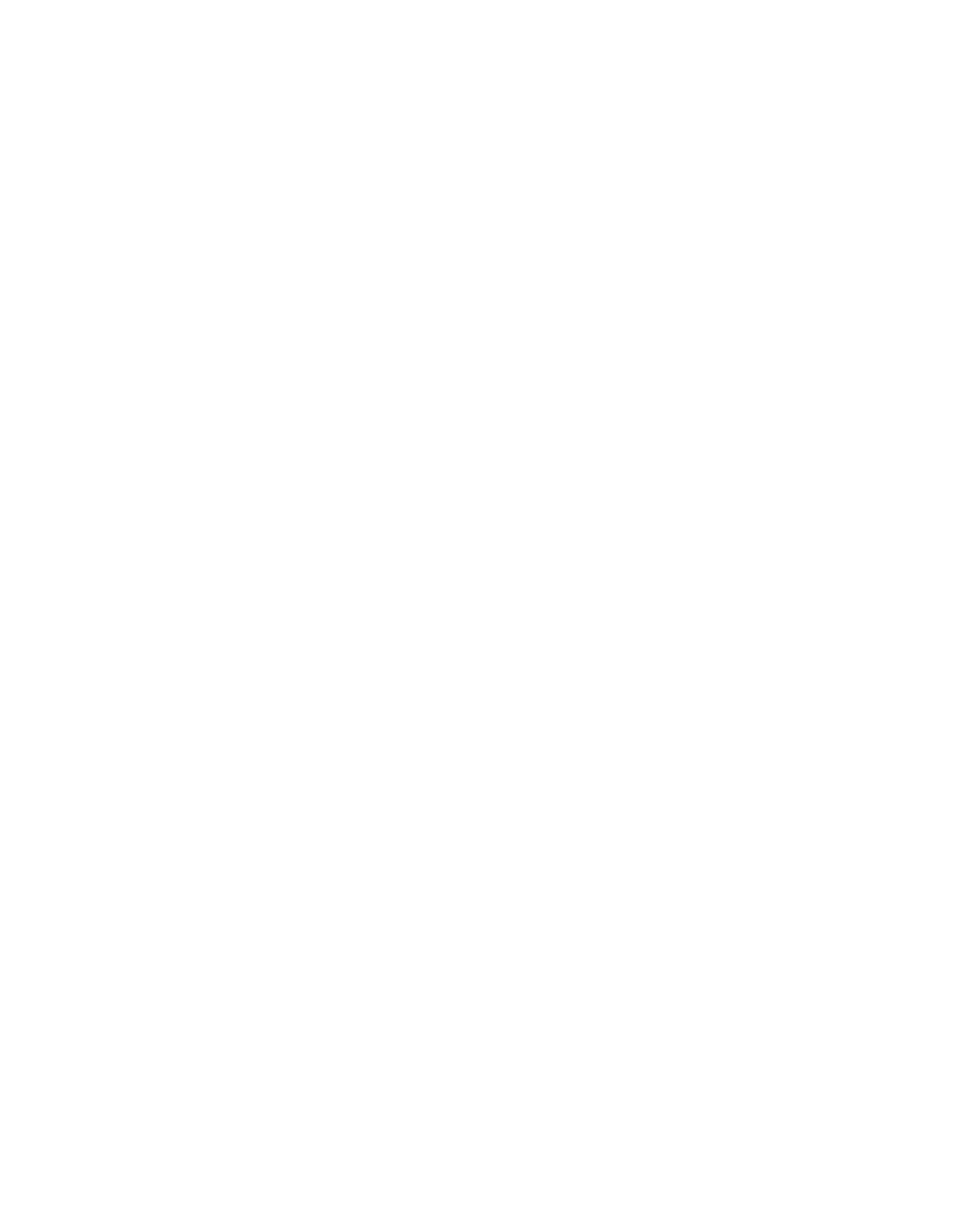

**AGENDA NO: C-1 MEETING DATE: May 19, 2022**

# **STAFF REPORT**

### **TO: Recreation and Parks Commission DATE: May 3, 2022**

**FROM: Kirk Carmichael, Recreation Services Manager**

**SUBJECT: 3 rd Quarter update on Community Foundation of Estero Bay**

### **RECOMMENDATION:**

It is recommended the Commission review and accept the report for file.

# **BACKGROUND, DISCUSSION & CONCLUSION:**

Recreation Services Manager will be presenting an oral update of recent activities. This is a Quarterly update item.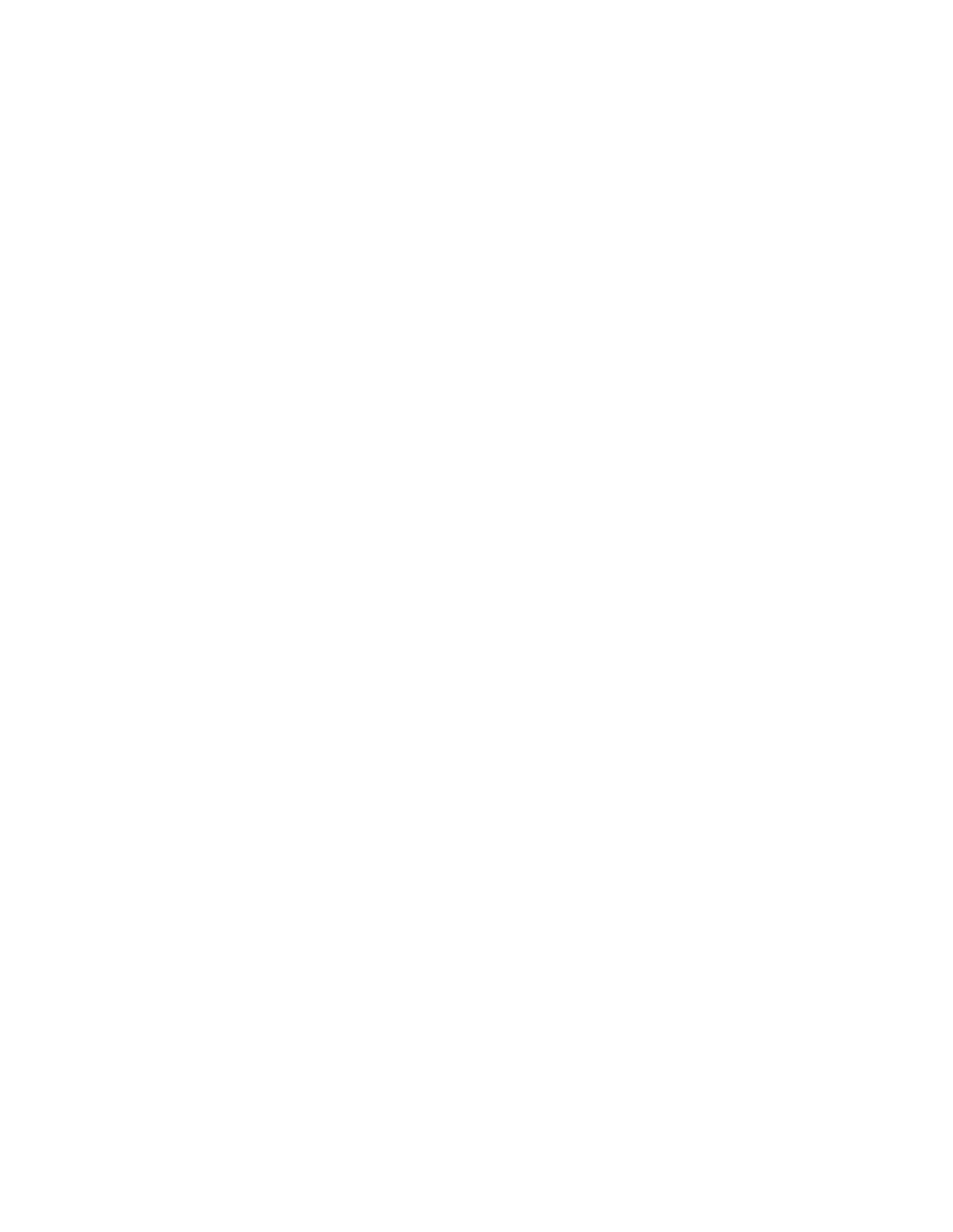

**AGENDA NO: C-2 MEETING DATE: May 19, 2022**

# **STAFF REPORT**

## **TO: Recreation and Parks Commission DATE: May 3, 2022**

- **FROM: Kirk Carmichael, Recreation Services Manager**
- **SUBJECT: Update on Park Projects**

### **RECOMMENDATION:**

It is recommended the Commission review and accept the report for file.

# **BACKGROUND, DISCUSSION & CONCLUSION:**

Recreation Services Manager will be presenting an oral update of recent activities, if any. This is a standing staff report agenda item.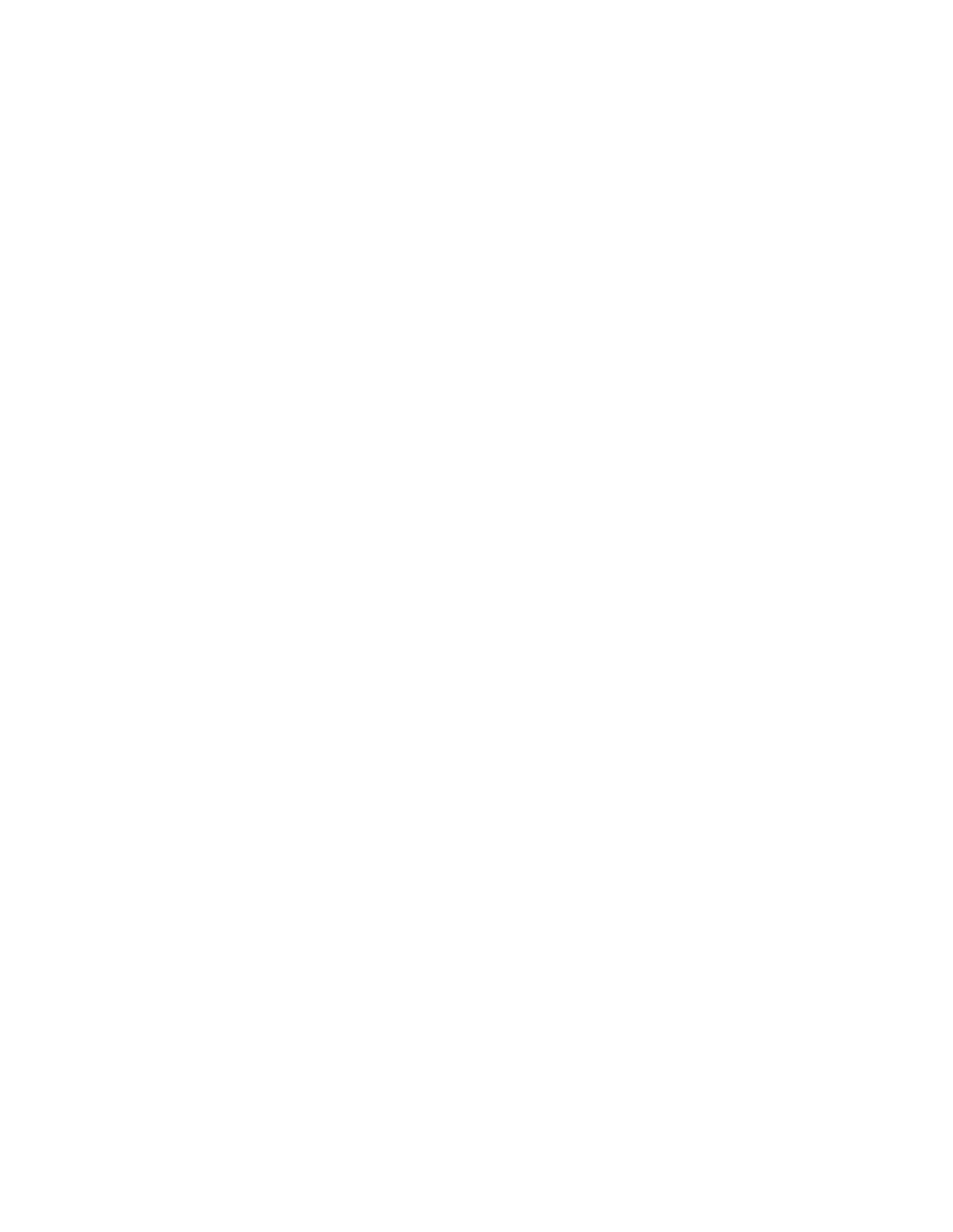

**AGENDA NO: C-3 MEETING DATE: May 19, 2022**

# **STAFF REPORT**

# **TO: Recreation and Parks Commission DATE: May 7, 2022**

# **FROM: Angelica Gallardo, Recreation Supervisor – Youth Services**

**SUBJECT: Program Evaluation – Holiday Hangouts: All Sports Edition**

### **RECOMMENDATION:**

It is recommended the Commission review and accept the program evaluation for file.

# **SUMMARY:**

Recreation Services provide Holiday Hangouts for most school Holiday breaks over the 2021/2022 school year. Holiday Hangouts are typically held at Del Mar Elementary in the Kids' Club classroom. Staff provides a full-day care and enrichment program for children in grades Transitional Kindergarten through 5th grade during the SLCUSD Holiday breaks. The day camps feature many exciting, themed activities for the children to participate in.

# **BACKGROUND:**

The Department in past offered day camp opportunities for school-aged children during school breaks. However, the City faced significant budget constraints during the 2005/06 fiscal year, and as a result day camps during school breaks (excluding summer break) were eliminated. As a result, staff received several requests for quality care during the school breaks. Recreation Services brought back day camp programs in the Spring of 2019, and it has been well-received by families since.

# **DISCUSSION:**

In the Winter, Recreation Services hosted our first Holiday Hangout: All Sports Edition. We collaborated with our youth sports department to offer a camp that focused on all our signature sports that the Recreation Services offers.

Over Spring Break 2022, we hosted our second Holiday Hangout: All Sports Edition camp ran from April 11<sup>th</sup> to April 14<sup>th,</sup> and we had an average of 35 campers a day. This year not only did we partner with the sports department, but we were honored to partner with the Community Foundation of Estero Bay. With their generous contribution, we were able to give every registered camper a camp shirt and water bottle, a sports ball of their choice, soccer shin guards, and a baseball glove as well as two healthy snacks a day. These campers were taught the fundamentals and skills needed for each sport specifically and now have the gear to be able to play them in the upcoming seasons.

Families appreciate the Department's dedication to quality enrichment opportunities for children, these programs give the families relief that they have care during non-school days.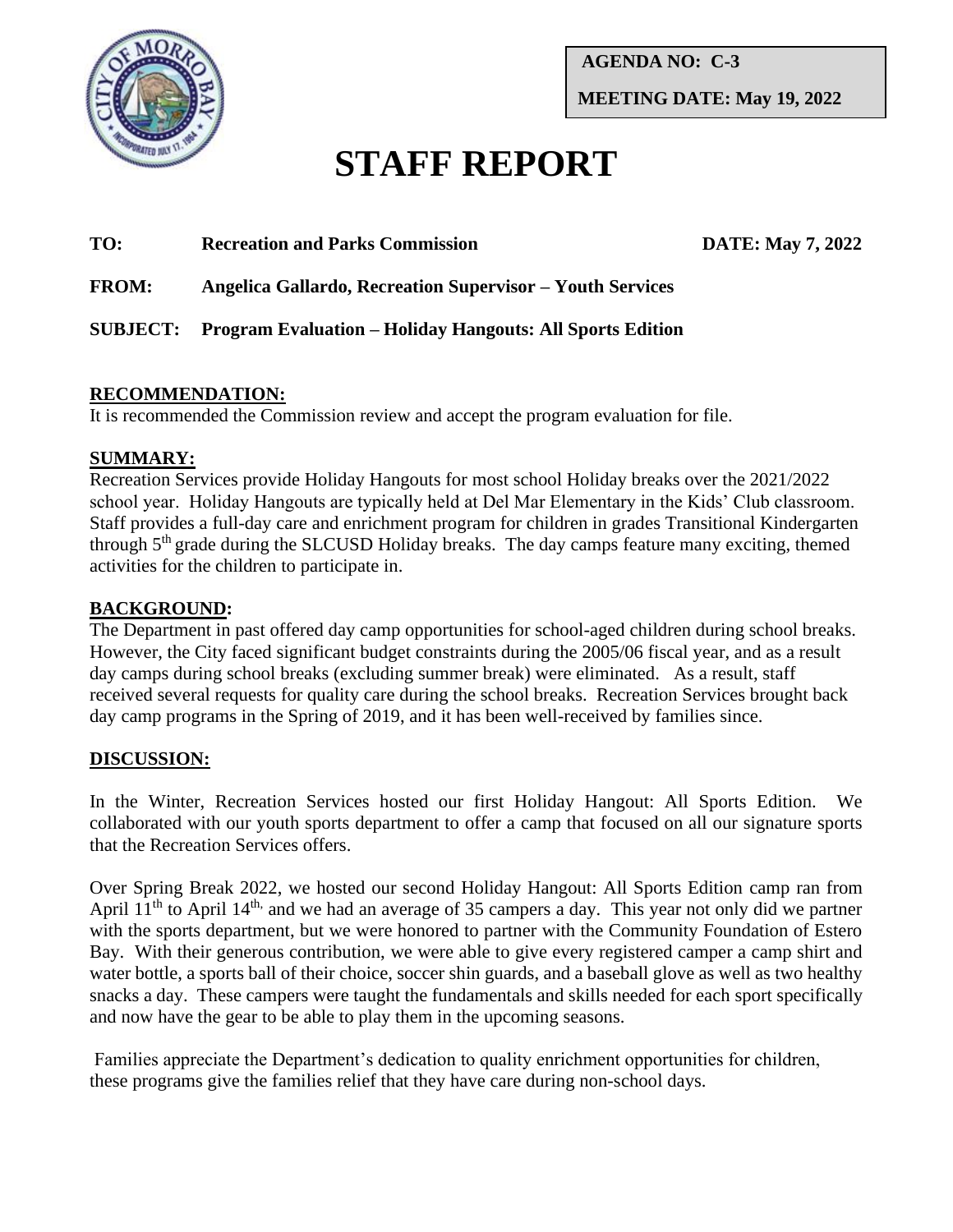### **MARKETING AND PROMOTIONS:**

We opened enrollment to all students in Estero Bay. With advertisements on our city website, city social media pages, SLCUSD newsletters, and Kids' Club Childcare Center.

### **FISCAL IMPACT:**

### **REVENUE:**

| <b>Registration Revenue</b> | \$5275.00 |
|-----------------------------|-----------|
| <b>CFEB</b> Funding         | \$1982.63 |

### **EXPENSES:**

Staffing: (Hourly Rates w/ Benefits)

| 1 @ \$23.96 x 60 hours    | \$1437.60 |
|---------------------------|-----------|
| 1 @ \$21.71x63.5 hours    | \$1378.56 |
| 1 @ \$20.67 x 27.75 hours | \$573.60  |
| 1 @ \$17.85 x 39 hours    | \$696.15  |

# **Total Staffing \$4085.91**

| <b>Snacks</b>         | \$396.86  |
|-----------------------|-----------|
| <b>Camp Shirts</b>    | \$450.00  |
| <b>Sport Supplies</b> | \$1135.77 |

**TOTAL PROGRAM COST: \$6068.54**

### **NET REVENUE:**

| <b>Total Revenue</b>  | \$7257.63 |
|-----------------------|-----------|
| <b>Total Expenses</b> | \$6068.54 |
| <b>Total Revenue</b>  | \$1189.09 |

**COST RECOVERY: 119%**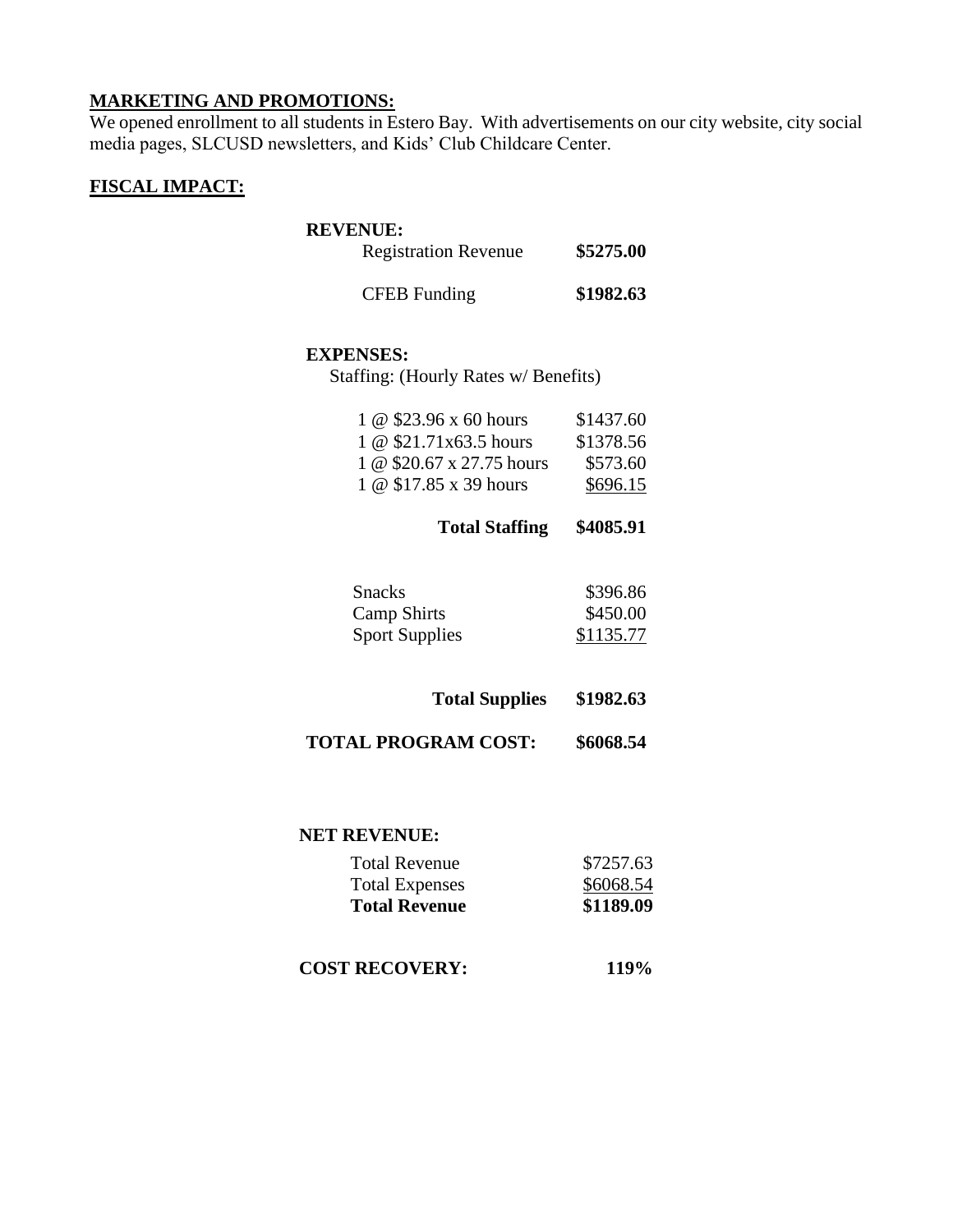# **PROGRAM RECOMMENDATIONS:**

- 1. Staff recommends that we continue to offer childcare opportunities for families over the SLCUSD holiday breaks.
- 2. Staff recommends that we offer another camp during the SLCUSD Holiday Breaks and, if possible, partner with the Community Foundation of Estero Bay or other organizations that want to support enrichment activities for children in our community.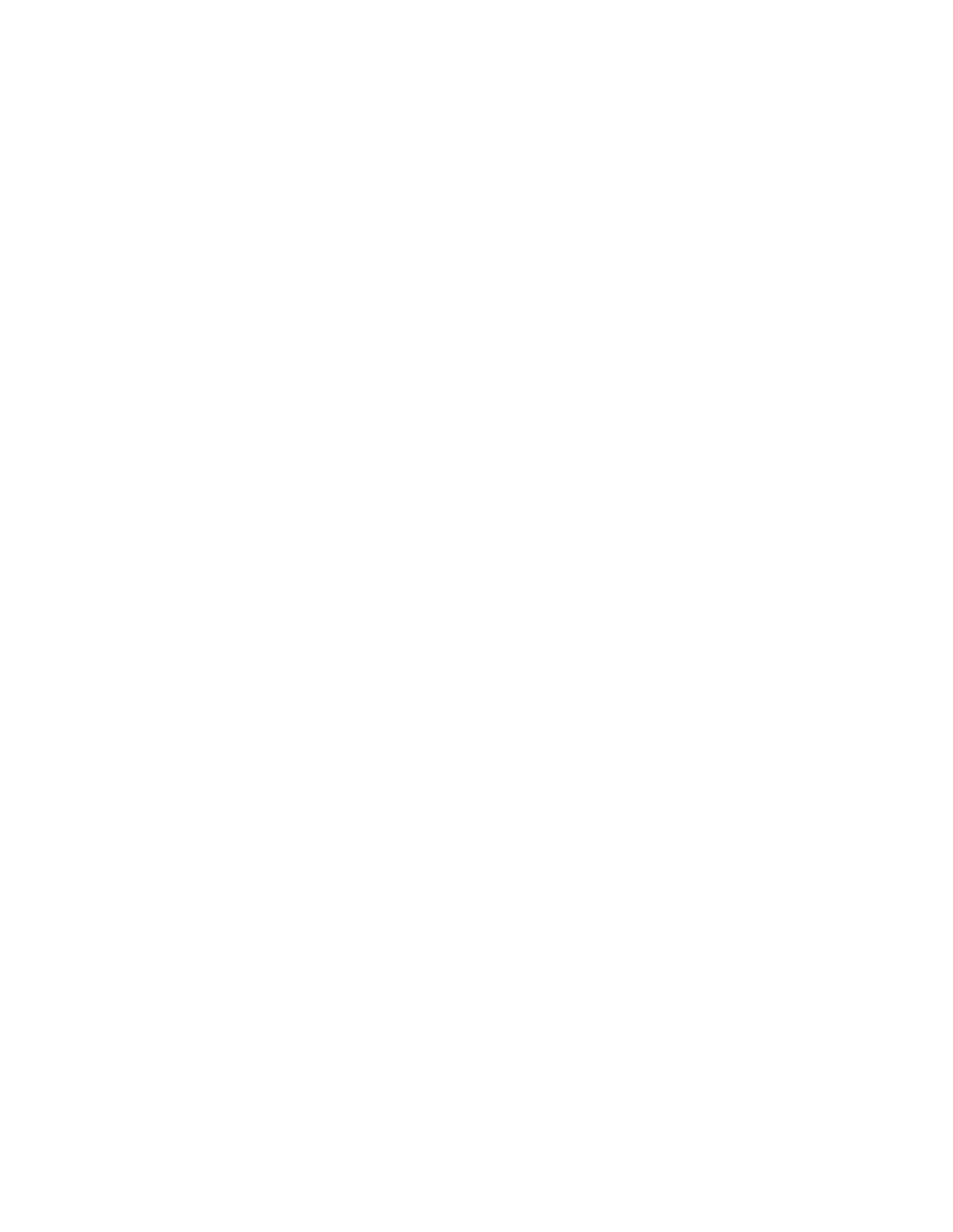

**AGENDA NO: C-4 MEETING DATE: May 19, 2022**

# **STAFF REPORT**

**TO: Recreation and Parks Commission DATE: May 7, 2022**

**FROM: Angelica Gallardo, Youth Services**

**SUBJECT: Program Evaluation – Kid's Night Out** 

### **RECOMMENDATION:**

It is recommended the Commission review and accept the program evaluation for file.

# **SUMMARY:**

Kid's Night Out (formerly known as Parent's Night Out) is an enrichment activity that the staff at Kids' Club Children's Center put on for families. This event was open to children from 3-12 years old. This month Kids' Night Out was "Mad Hatter Tea Party" themed and held on Friday April 8<sup>th</sup> from 5:00-8:00pm. Included in the \$20 (30 Walk In) registration was a dinner, crafts and games, and a movie, as well as quality childcare by the staff at Kids' Club Children Center. This month we even had an Egg Hunt to celebrate the last day of school before Spring Break.

### **DISCUSSION:**

There were 27 children who attended this month's Kids' Night Out

# **MARKETING AND PROMOTIONS:**

Flyers were distributed to all Kids' Club families and email announcements were sent out to all participating families in current recreation programs. A flyer was sent out in the weekly Parent's Square announcements to all Del Mar Elementary Families. The event was also promoted through our City Facebook and Instagram page.

# **FISCAL IMPACT:**

| <b>Registration Revenue:</b>         | \$530.00 |  |
|--------------------------------------|----------|--|
| <b>Expenses:</b>                     |          |  |
| Staffing: (Hourly Rates w/ Benefits) |          |  |
| 1 @ \$23.97 x 10 hours               | \$239.66 |  |
| 1 @ \$20.67 x 3.5 hours              | \$72.34  |  |
| 1 @ \$19.68 x 3 hours                | \$59.06  |  |
| <b>Total Staffing</b>                | \$371.06 |  |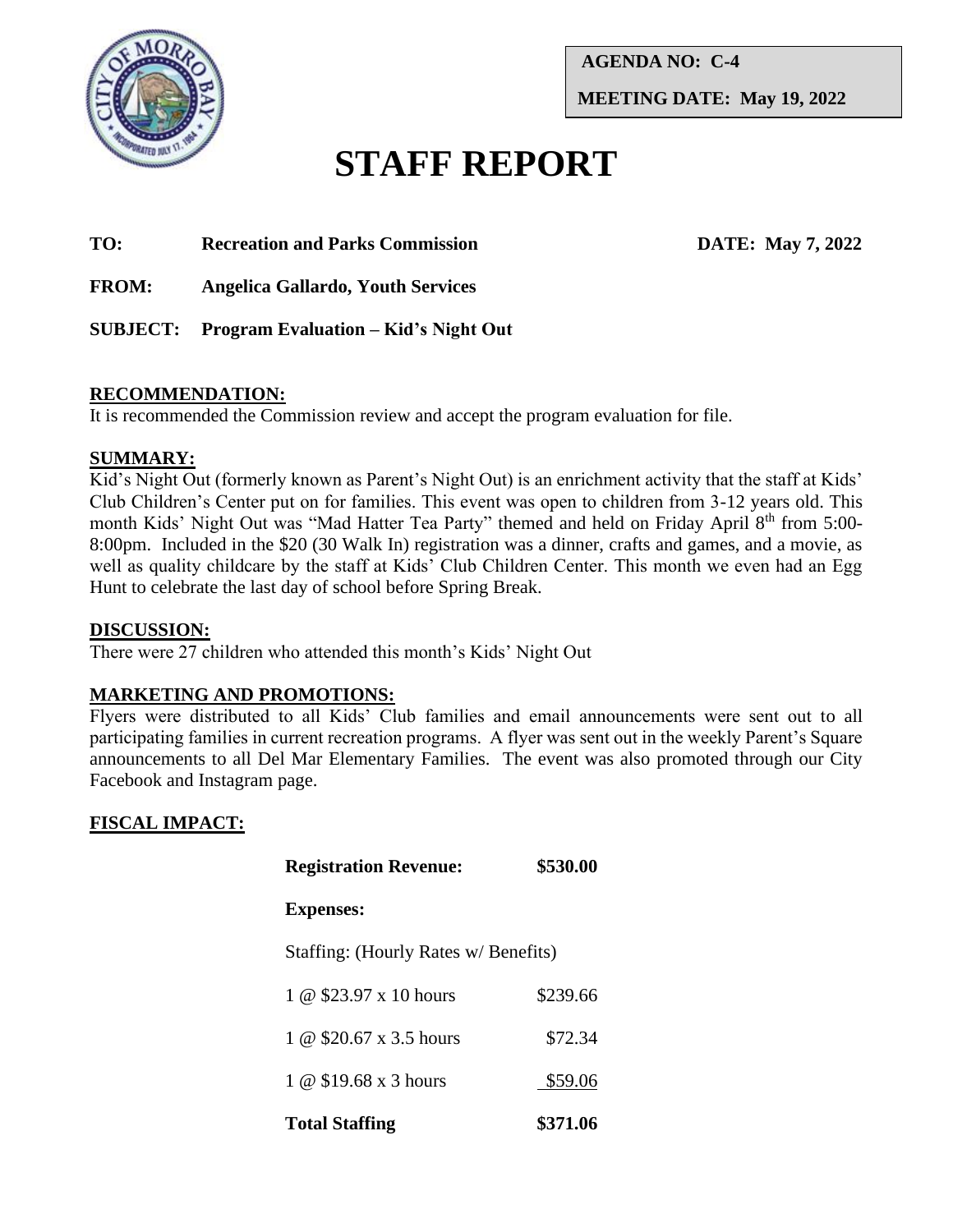### **Expenses: Continued**

| Food Supplies<br>Misc. Supplies | \$65.45<br>\$58.14 |
|---------------------------------|--------------------|
| <b>Total Supplies</b>           | \$123.59           |
| <b>TOTAL PROGRAM COST:</b>      | \$494.65           |
| <b>NET REVENUE:</b>             |                    |
| <b>Total Revenue</b>            | \$530.00           |
| <b>Total Expenses</b>           | \$494.65           |
| <b>Total Revenue</b>            | \$35.35            |
| <b>COST RECOVERY:</b>           | 107%               |

### **Cost Recovery:**

This program is classified under the Merit Service category, which has a target revenue goal of 70- 79% cost recovery of program and support costs.

### **PROGRAM RECOMMENDATIONS:**

- 1. Staff recommends that we continue to offer events like these, possibly every couple of months.
- 2. This year the event was held on Friday and staff recommends possibly holding these types of events on a Saturday due to more flexibility with hours and the potential of gathering more attendees.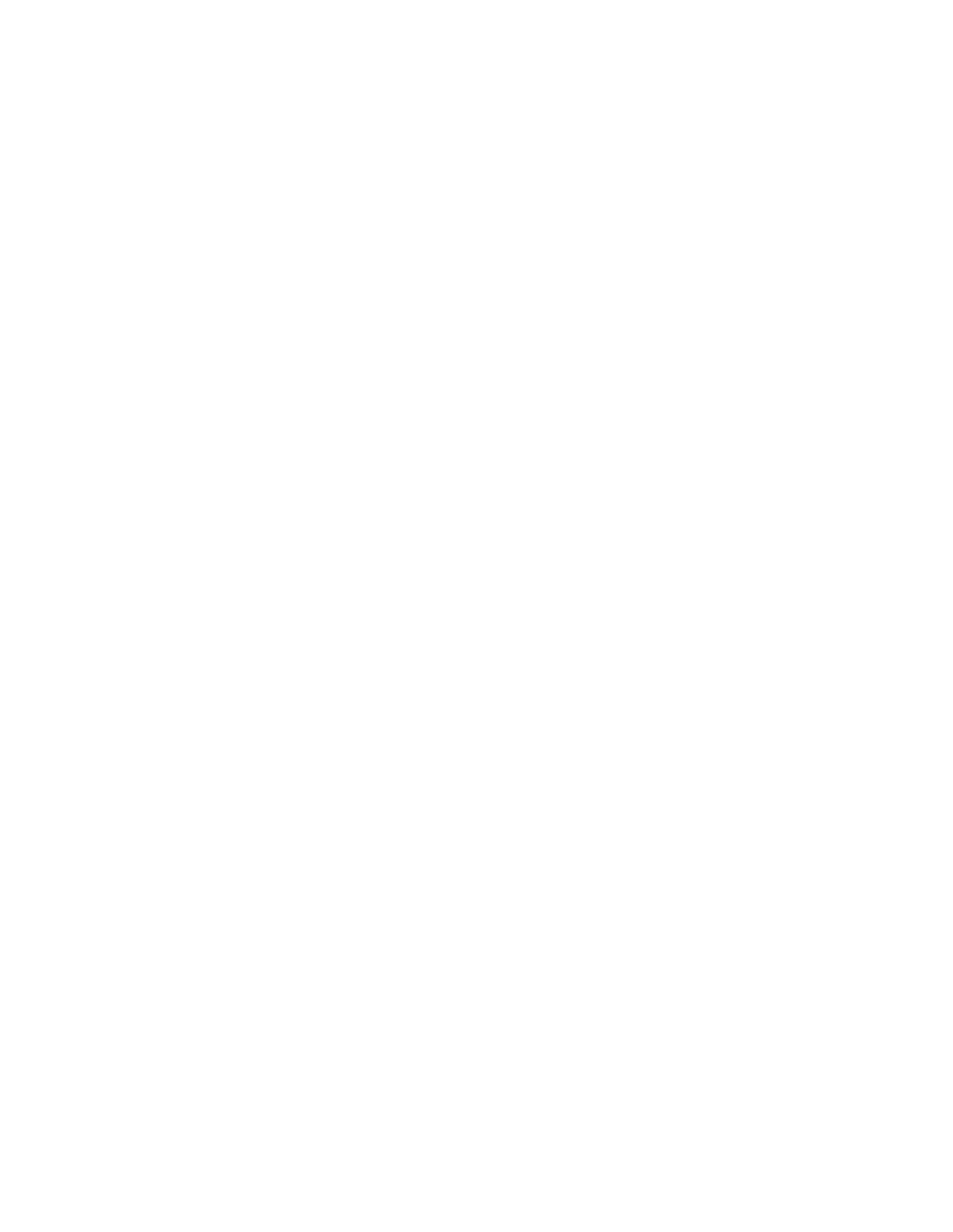

**AGENDA NO: C-5 MEETING DATE: May 19, 2022**

# **STAFF REPORT**

## **TO: Recreation and Parks Commission DATE: May 5, 2022**

**FROM: Ken Zink, Recreation Supervisor – Sports**

# **SUBJECT: Program Evaluation – Estero Bay Youth Basketball**

### **RECOMMENDATION:**

It is recommended the Commission review and accept the program evaluation for file.

### **DISCUSSION:**

The 2021-22 Estero Bay Youth Basketball League recreational season was held from November 29, 2021, through March 6, 2022. There were 34 teams in total, with 257 boys and girls from grades 2 through 8 participating. Due to regulations and guidelines relating to Covid-19, games were held outdoors. This presented a new and unique and challenge as we quickly pivoted to figure out the logistics of a new basketball program. We needed to use different facilities and made changes to play in a different setting. We were lucky that the weather allowed us to hold the season without cancelling games, and for the most part families enjoyed the moderate coastal climate in Morro Bay and Los Osos.

The second and third grade division played all games at Baywood Elementary School on eightfoot hoops. The fourth and fifth grade teams played games at both Baywood Elementary and Del Mar Elementary. The middle school boys played all games at Del Mar Park court, with the middle school girls playing games throughout SLO County with other recreational league teams. The season culminated with an end of season tournament for the  $4th/5<sup>th</sup>$  grade divisions as well as the middle school boy's division. By the time of the tournament, some restrictions relating to Covid-19 were lifted. We were able to host the tournament games in the gyms. Teams put their best foot forward, and the teams that did not lose in our single elimination were crowned champions.

### **FISCAL IMPACT:**

### **EXPENSES:**

| Uniforms                        | \$6,344.74 |
|---------------------------------|------------|
| <b>Sponsor Banners</b>          | \$220.90   |
| Basketballs (games and teams)   | \$1,713.90 |
| Outdoor season equipment        | \$1,440.79 |
| Coach Bags                      | \$1,067.86 |
| <b>SLCUSD Facility Use Fees</b> | \$1,360.00 |
| <b>Participation Awards</b>     | \$730.51   |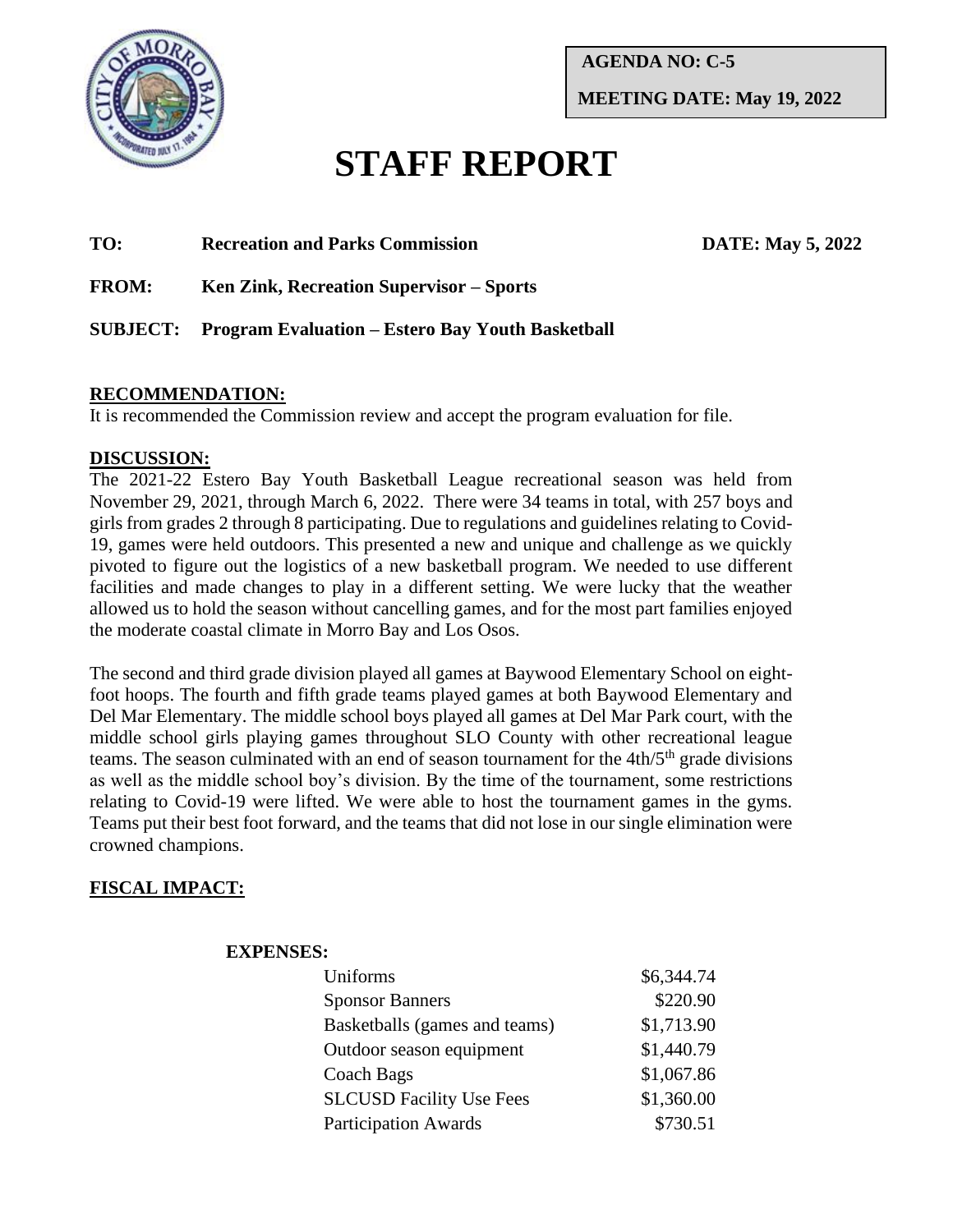| Referee Jerseys   | \$1,046.50 |
|-------------------|------------|
| Referee Equipment | \$41.40    |

### **STAFF:**

| Referees                      | \$10,618.25 |
|-------------------------------|-------------|
| Coordinators                  | \$14,600.55 |
| <b>Employee Paid Benefits</b> | \$4,791.57  |
| <b>Total Expenses</b>         | \$43,976.97 |

### **REVENUES:**

| \$5,000.00  |
|-------------|
| \$33,020.00 |
| \$38,020.00 |
|             |

### **NET REVENUE:**

| <b>Total Revenue</b>  | \$38,020.00 |
|-----------------------|-------------|
| <b>Total Expenses</b> | \$43,976.97 |
| <b>Net Loss</b>       |             |
| <b>COST RECOVERY:</b> | 86.45%      |

### **Cost Recovery:**

This program is classified under the Merit Service category, which has a target revenue goal of 70- 79% cost recovery of program and support costs. We exceeded our target cost for this program with 86.45% cost recovery.

### **PROGRAM RECOMMENDATIONS:**

1. Add first graders to the league and split grades up by two grades  $(1<sup>st</sup>/2<sup>nd</sup>, 3<sup>rd</sup>/4<sup>th</sup>, 5<sup>th</sup>/6<sup>th</sup>$ , 7<sup>th</sup>/8<sup>th</sup>). This will get more kids playing and start their development in the sport earlier. It will also lessen the disparity between sixth and eight graders, who under current division splits play in the same league. Our middle school girls will have the same grade splits as the teams they play against across the county, as other leagues only play  $7<sup>th</sup>/8<sup>th</sup>$  graders in the same